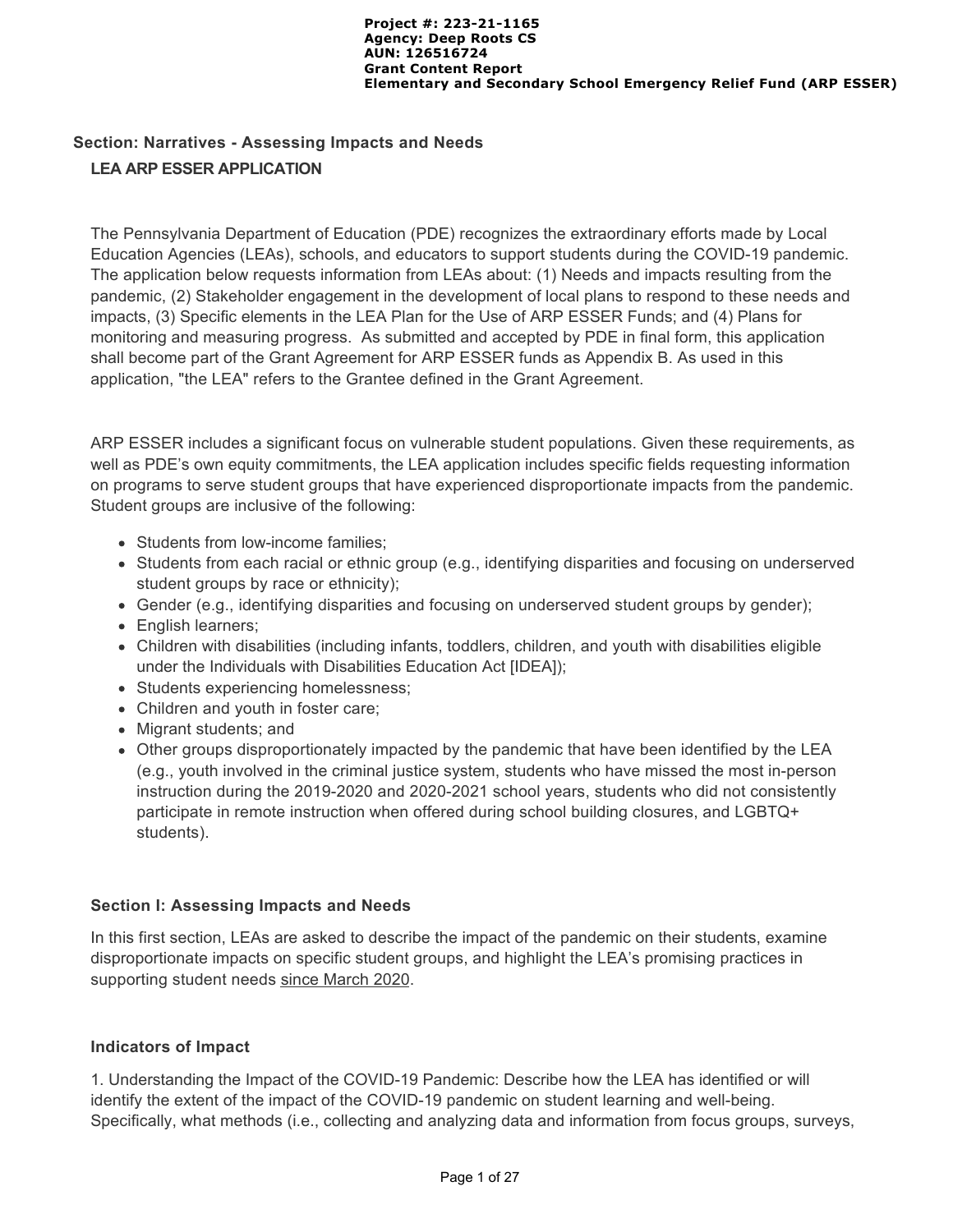and local assessment results) were used or will be used to identify and measure impacts in four key areas: (1) Academic impact of lost instructional time, (2) Chronic absenteeism, (3) Student engagement, and (4) Social-emotional well-being?

|                                                             | <b>Methods Used to Understand Each Type of Impact</b>                                                                                                                                                                                                                                                                                                                                                                      |  |  |
|-------------------------------------------------------------|----------------------------------------------------------------------------------------------------------------------------------------------------------------------------------------------------------------------------------------------------------------------------------------------------------------------------------------------------------------------------------------------------------------------------|--|--|
| <b>Academic Impact of Lost</b><br><b>Instructional Time</b> | -Classroom observations-Local assessment data including but not limited to<br>STEP, MAP, end of module, and State assessments-Data gathered from<br>special education caseloads and progress monitoring-Data gathered from<br>teacher input forms and feedback conversations-Data gathered from parent<br>input forms and feedback surveys/meetings                                                                        |  |  |
| <b>Chronic Absenteeism</b>                                  | Classroom observations -Data gathered from special education caseloads<br>and progress monitoring-Data gathered from teacher input forms and<br>feedback conversations-Data gathered from parent input forms and<br>feedback surveys/meetings-Daily student attendanceChronic absenteeism<br>ldata                                                                                                                         |  |  |
| <b>Student Engagement</b>                                   | Classroom observations-Local assessment data including but not limited to<br>STEP, MAP, end of module, and State assessments-Data gathered from<br>special education caseloads and progress monitoring-Data gathered from<br>teacher input forms and feedback conversations-Data gathered from parent<br>input forms and feedback surveys/meetings-Daily student<br>attendanceChronic absenteeism data-Student survey data |  |  |
| <b>Social-emotional Well-</b><br>being                      | Classroom observations-Local assessment data including but not limited to<br>STEP, MAP, end of module, and State assessments-Data gathered from<br>special education caseloads and progress monitoring-Data gathered from<br>teacher input forms and feedback conversations-Data gathered from parent<br>input forms and feedback surveys/meetings-Daily student<br>attendanceChronic absenteeism data-Student survey data |  |  |
| <b>Other Indicators</b>                                     |                                                                                                                                                                                                                                                                                                                                                                                                                            |  |  |

### **Documenting Disproportionate Impacts**

2. Identify **at least three student** groups in the LEA that faced particularly significant impacts from the pandemic. For each, provide specific strategies that were used or will be used to identify and measure impacts.

| <b>Student Group</b>                                                                              | Provide specific strategies that were used<br>or will be used to identify and measure<br>impacts                                                                                                                                               |  |
|---------------------------------------------------------------------------------------------------|------------------------------------------------------------------------------------------------------------------------------------------------------------------------------------------------------------------------------------------------|--|
| Children with disabilities (including infants,<br>toddlers, children, and youth with disabilities | -Classroom observations-Local assessment data<br>including but not limited to STEP, MAP, end of<br>module, and State assessments-Data gathered<br>from special education caseloads and progress<br>monitoring-Data gathered from teacher input |  |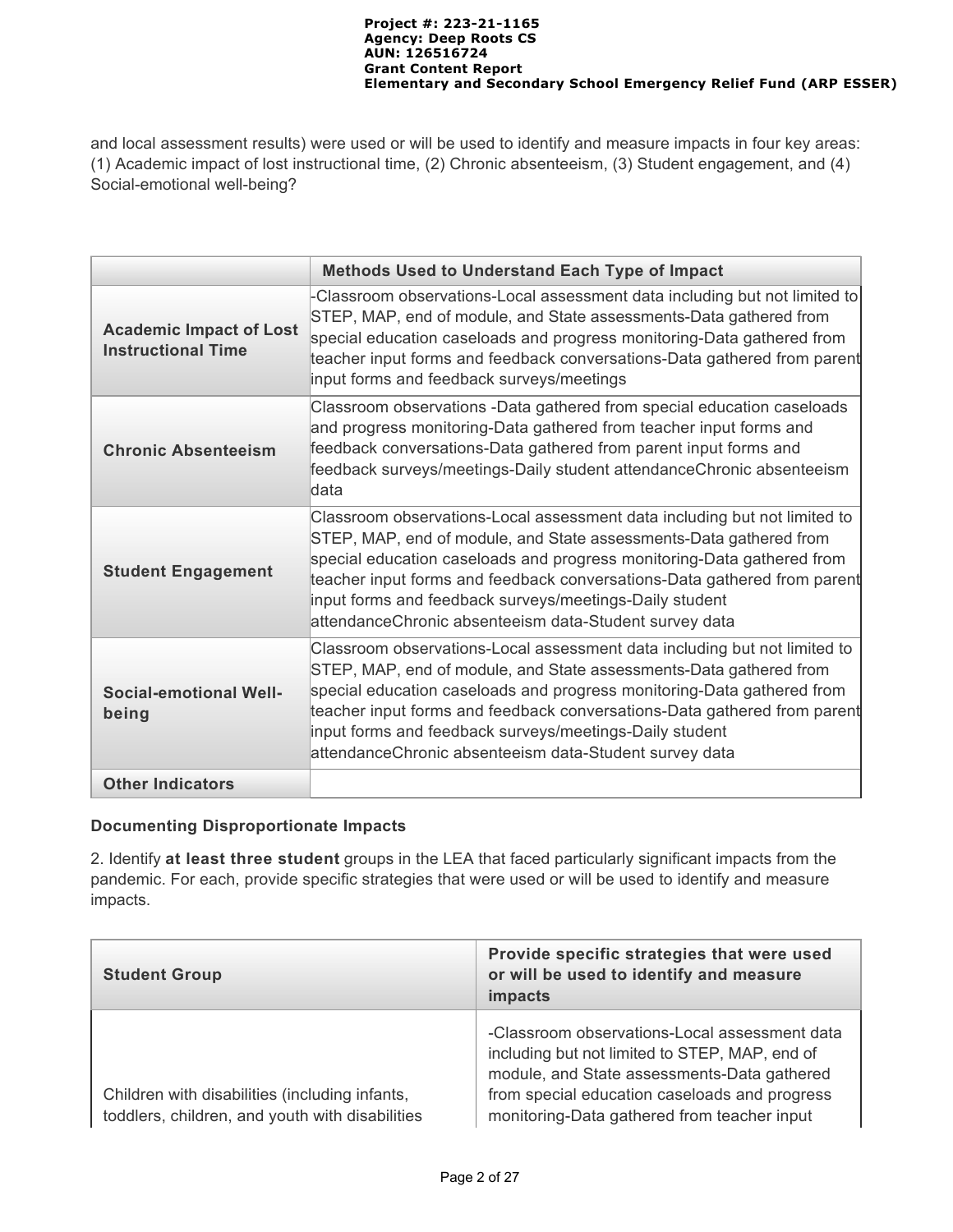| <b>Student Group</b>                                                                                                                            | Provide specific strategies that were used<br>or will be used to identify and measure<br>impacts                                                                                                                                                                                                                                                                                                                                                         |
|-------------------------------------------------------------------------------------------------------------------------------------------------|----------------------------------------------------------------------------------------------------------------------------------------------------------------------------------------------------------------------------------------------------------------------------------------------------------------------------------------------------------------------------------------------------------------------------------------------------------|
| eligible under the Individuals with Disabilities<br>Education Act [IDEA])                                                                       | forms and feedback conversations-Data gathered<br>from parent input forms and feedback<br>surveys/meetings-Data gathered from student<br>surveys-Data input in schoolwide behavior<br>tracking systems                                                                                                                                                                                                                                                   |
| Students from each racial or ethnic group (e.g.,<br>identifying disparities and focusing on<br>underserved student groups by race or ethnicity) | -Classroom observations-Local assessment data<br>including but not limited to STEP, MAP, end of<br>module, and State assessments-Data gathered<br>from special education caseloads and progress<br>monitoring-Data gathered from teacher input<br>forms and feedback conversations-Data gathered<br>from parent input forms and feedback<br>surveys/meetings-Data gathered from student<br>surveys-Data input in schoolwide behavior<br>tracking systems |
| Students from low-income families                                                                                                               | -Classroom observations-Local assessment data<br>including but not limited to STEP, MAP, end of<br>module, and State assessments-Data gathered<br>from special education caseloads and progress<br>monitoring-Data gathered from teacher input<br>forms and feedback conversations-Data gathered<br>from parent input forms and feedback<br>surveys/meetings-Data gathered from student<br>surveys-Data input in schoolwide behavior<br>tracking systems |

# **Reflecting on Local Strategies**

3. Provide the LEA's assessment of the top two or three strategies that have been most effective in supporting the needs of students, in particular specific student groups most impacted by the COVID-19 pandemic. Include at least one strategy addressing **academic needs** and at least one strategy addressing **social-emotional needs**.

|             | <b>Strategy Description</b>                                                                                                                                                                                                                               |
|-------------|-----------------------------------------------------------------------------------------------------------------------------------------------------------------------------------------------------------------------------------------------------------|
| Strategy #1 | Increased staffing to reduce child/staff ratios and ensure additional<br>supports are available for students and families. Supports can include<br>academic supports, behavioral/social emotional supports, and or<br>family/community resource supports. |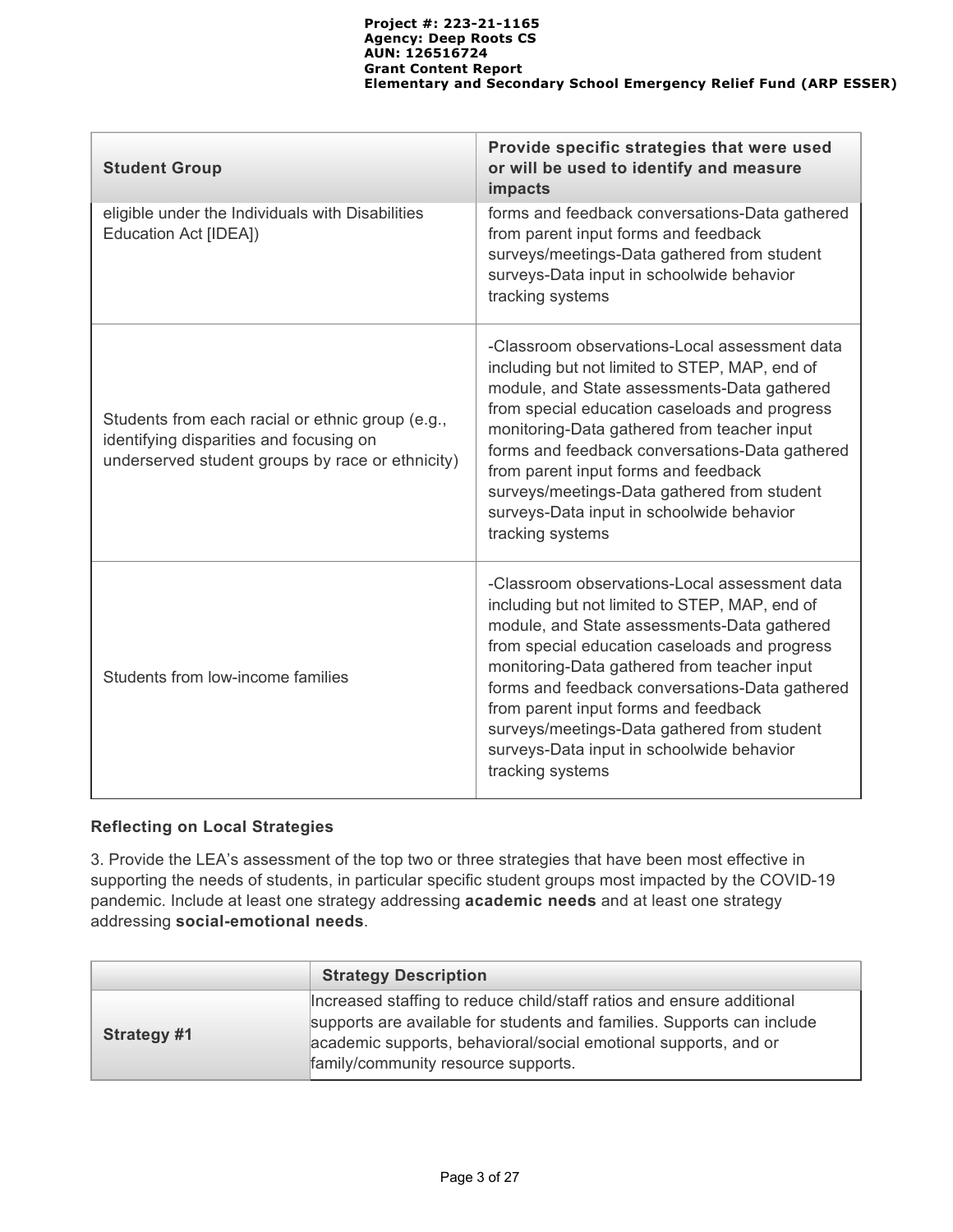- i. **Impacts that Strategy #1 best addresses:** (select all that apply)
- **Academic impact of lost instructional time**
- **Chronic absenteeism**
- **Student engagement**
- **Social-emotional well-being**
- **Other impact**
	- ii. **If Other is selected above, please provide the description here:**
	- iii. **Student group(s) that Strategy #1 most effectively supports:** (select all that apply)
- **Students from low-income families**

 **Students from each racial or ethnic group (e.g., identifying disparities and focusing on underserved student groups by race or ethnicity)**

 **Gender (e.g., identifying disparities and focusing on underserved student groups by gender)**

 **English learners**

 **Children with disabilities (including infants, toddlers, children, and youth with disabilities eligible under the Individuals with Disabilities Education Act (IDEA))**

- **Students experiencing homelessness**
- **Children and youth in foster care**
- **Migrant students**
- **Other student groups: (provide description below)**
	- iv. **If Other is selected above, please provide the description here.**

#### **Reflecting on Local Strategies**: **Strategy #2**

|                    | <b>Strategy Description</b>                                                                                                                                                |
|--------------------|----------------------------------------------------------------------------------------------------------------------------------------------------------------------------|
| <b>Strategy #2</b> | Revisit instructional day to provide Increased opportunities for targeted<br>instructional minutes and increased opportunities for social emotional<br>learning exposures. |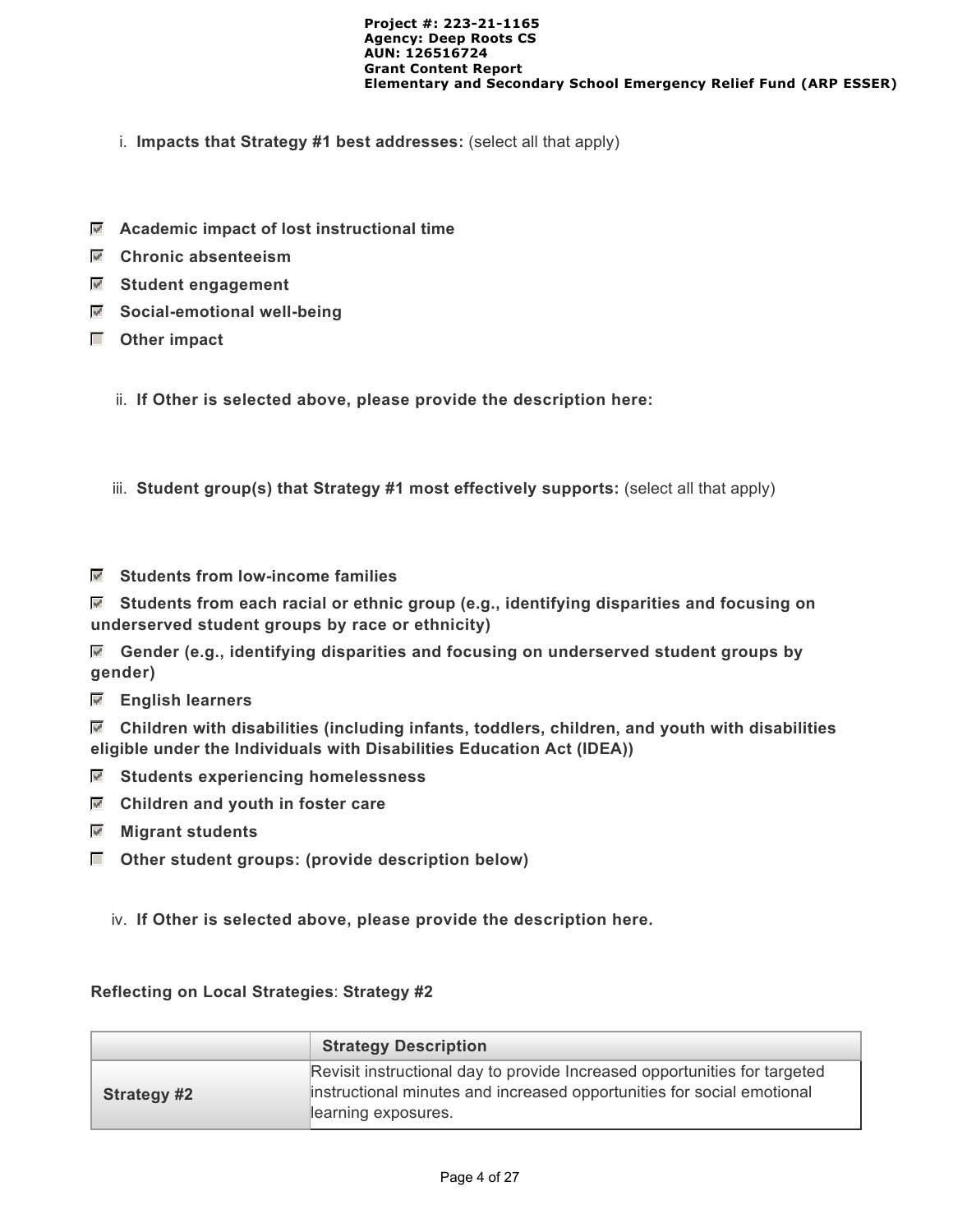- i. **Impacts that Strategy #2 best addresses:** (select all that apply)
- **Academic impact of lost instructional time**
- **Chronic absenteeism**
- **Student engagement**
- **Social-emotional well-being**
- **Other impact**
	- ii. **If Other is selected above, please provide the description here:**
	- iii. **Student group(s) that Strategy #2 most effectively supports:** (select all that apply)
- **Students from low-income families**

 **Students from each racial or ethnic group (e.g., identifying disparities and focusing on underserved student groups by race or ethnicity)**

 **Gender (e.g., identifying disparities and focusing on underserved student groups by gender)**

 **English learners**

 **Children with disabilities (including infants, toddlers, children, and youth with disabilities eligible under the Individuals with Disabilities Education Act (IDEA))**

- **Students experiencing homelessness**
- $\blacksquare$  Children and youth in foster care
- **Migrant students**
- **Other student groups: (provide description below)**

iv. **If Other is selected above, please provide the description here.**

#### **Reflecting on Local Strategies: Strategy #3**

| <b>Strategy Description</b>                                             |
|-------------------------------------------------------------------------|
| Providing additional resources to students and families to meet demands |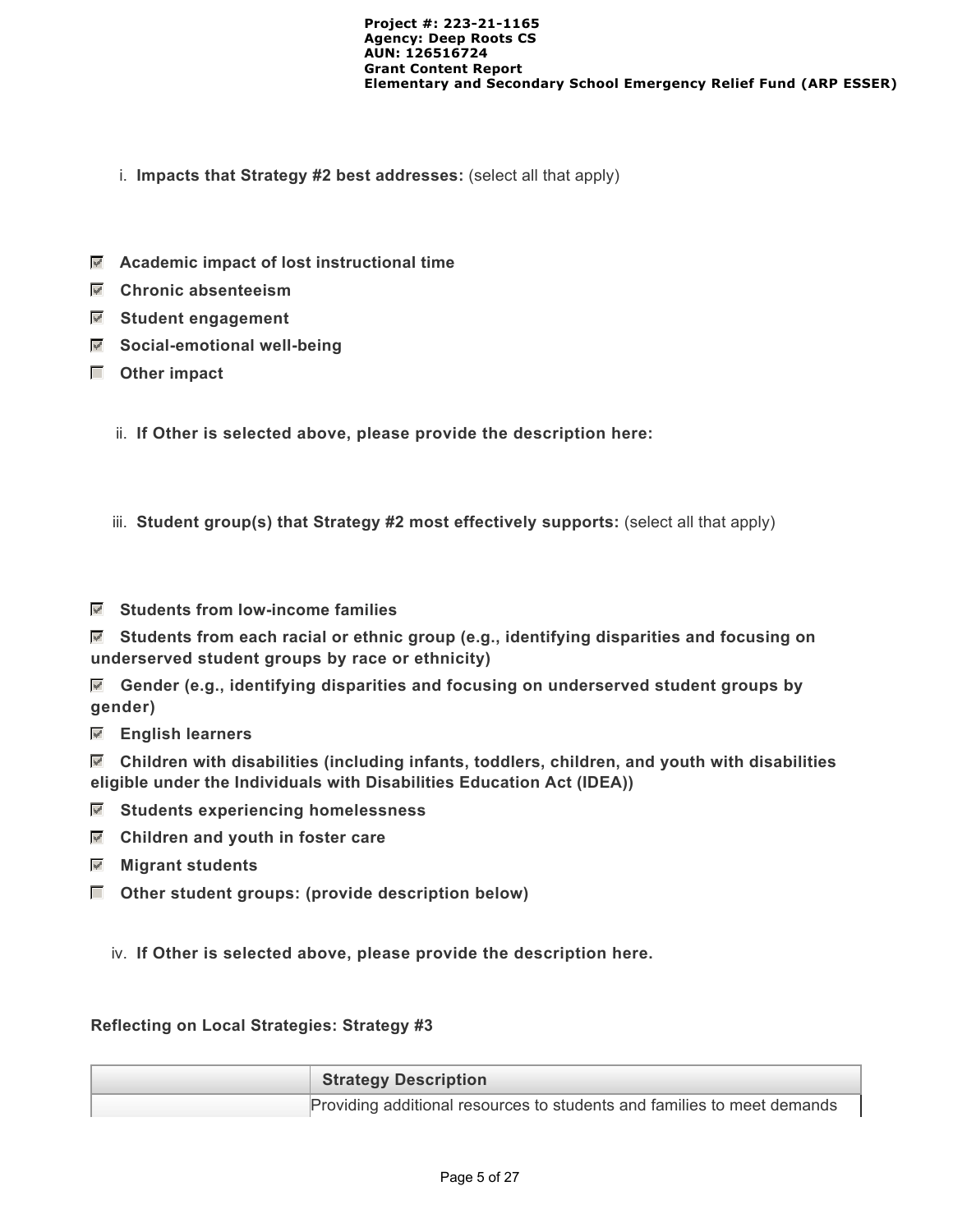|             | <b>Strategy Description</b>                                                                                     |
|-------------|-----------------------------------------------------------------------------------------------------------------|
| Strategy #3 | and needs outside of academic day (ie: Supplies, transportation support,<br>uniforms, childcare coverage, etc.) |

- i. **Impacts that Strategy #3 best addresses:** (select all that apply)
- $\Box$  Academic Impact of Lost Instructional Time
- **Chronic absenteeism**
- **Student engagement**
- **Social-emotional well-being**
- **Other impact**
	- ii. **If Other is selected above, please provide the description here:**

Support for families to adequately return to workforce in the wake of COVID-19 and to ensure that students have access to the resources they need to engage in the instructional day consistently.

- iii. **Student group(s) that Strategy #3 most effectively supports:** (select all that apply)
- **Students from low-income families**

 **Students from each racial or ethnic group (e.g., identifying disparities and focusing on underserved student groups by race or ethnicity)**

 **Gender (e.g., identifying disparities and focusing on underserved student groups by gender)**

 **English learners**

 **Children with disabilities (including infants, toddlers, children, and youth with disabilities eligible under the Individuals with Disabilities Education Act (IDEA))**

- **Students experiencing homelessness**
- **Children and youth in foster care**
- **Migrant students**
- $\Box$  Other student groups: (provide description below)
	- iv. **If Other is selected above, please provide the description here:**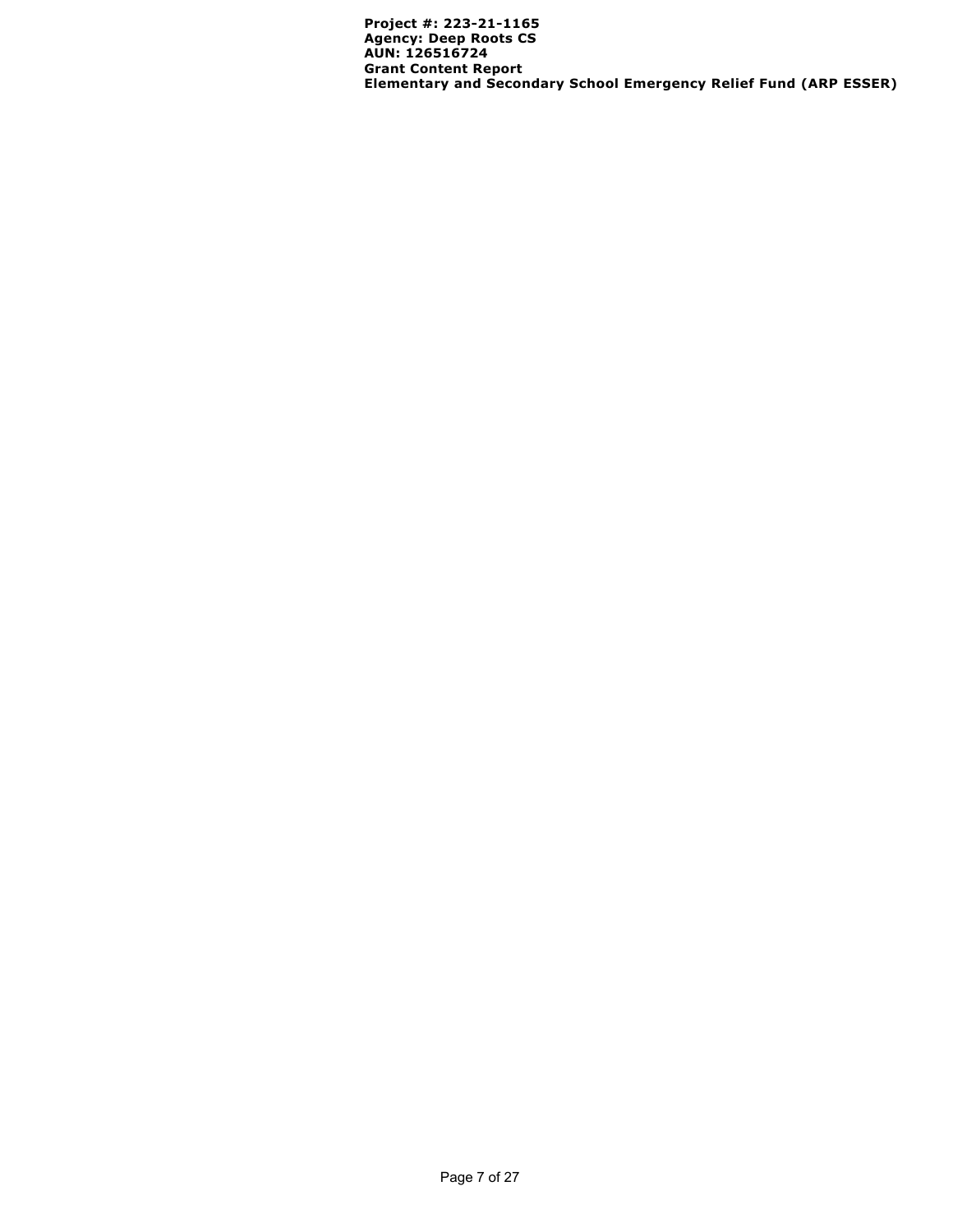# **Section: Narratives - Engaging Stakeholders in Plan Development Section II: Engaging Stakeholders in Plan Development**

In this second section, LEAs are asked to provide information on how stakeholders will be engaged in planning for the use of ARP ESSER funds, how stakeholder input will be utilized, and how the LEA will make its LEA Plan for the Use of ARP ESSER Funds transparent to the public—all critical components in developing, implementing, and adjusting plans based on the differential impacts of the COVID-19 pandemic.

#### **4. Stakeholder Engagement**

Describe how the LEA, in planning for the use of ARP ESSER funds, has engaged or will engage in meaningful consultation with stakeholders. **(3,000 characters max)**

(Stakeholders include students; families; school and district administrators (including special education administrators); teachers; principals; school leaders; other educators; school staff; and unions. In addition, to the extent that the following groups are present in or served by the LEA, stakeholders also include community partners, civil rights organizations (including disability rights organizations); stakeholders representing the interests of children with disabilities, English learners, children experiencing homelessness, children and youth in foster care, migrant students, children who are incarcerated, and other underserved students; and tribes.)

DRCS has engaged families and staff through a series of online surveys, in person 1:1 meetings, and group meeting opportunities Spring 2020-Fall 2021. Through these surveys all stakeholders have been asked to reflect on questions aligned to these three themes:• What supports/additional resources do students need to overcome the impacts of COVID-19?• What supports/additional resources do families need to overcome the impacts of COVID-19?• What supports/additional resources do staff need to overcome the impacts of COVID-19?

#### **5. Use of Stakeholder Input**

Describe how the LEA has taken or will take stakeholder and public input into account in the development of the LEA Plan for the Use of ARP ESSER Funds. **(3,000 characters max)**

Stakeholder input has and will continue to be reflected in DRCS' plan for ARP ESSER funds. Families will continue to be surveyed through the ARP ESSER funds use dates and plans will be adjusted as feedback evolves. School leadership has and will continue to discuss stakeholder feedback and evolving needs as the plan evolves.

#### **6. Public Access to LEA Plan for the Use of ARP ESSER Funds**

Describe the process for development, approval, and making public the LEA Plan for the Use of ARP ESSER Funds. The LEA Plan for the Use of ARP ESSER Funds must be made publicly available on the LEA website and submitted to PDE within 90 days of LEA receipt of ARP ESSER funding, must be written in a language that parents/caregivers can understand, and must be provided in alternate format upon request by a parent/caregiver who is an individual with a disability. **(3,000 characters max)**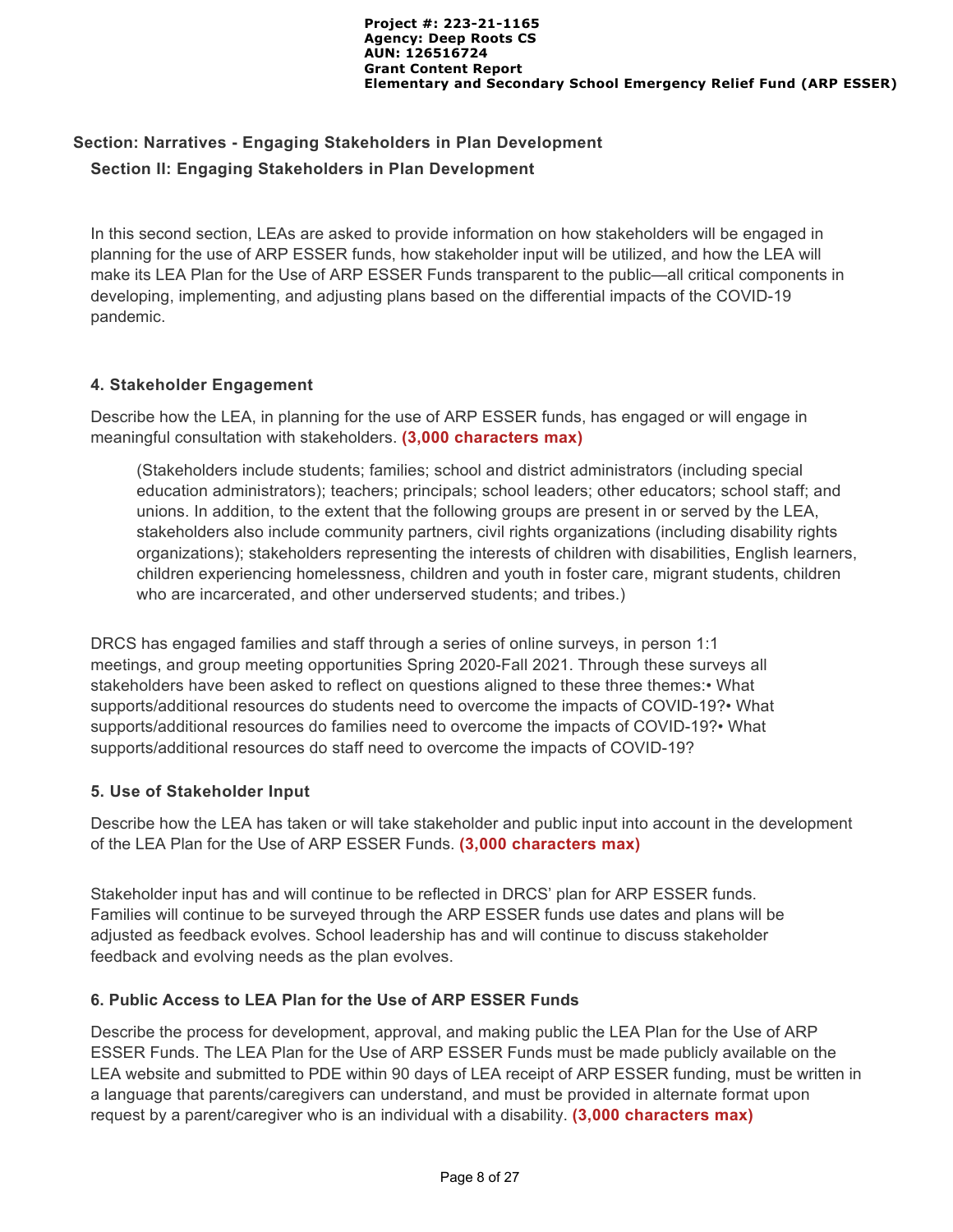DRCS COVID-19 coordinator, in partnership with school leadership, will lead the development of the LEA Plan for use of ARP ESSER funds. DRCS school board will approve the plan through annual budget approvals and will provide regular feedback through monthly board conversations. The plan/budget will be made available to DRCS stakeholders and PDE in alignment with all PDE in alignment with all PDE requirements.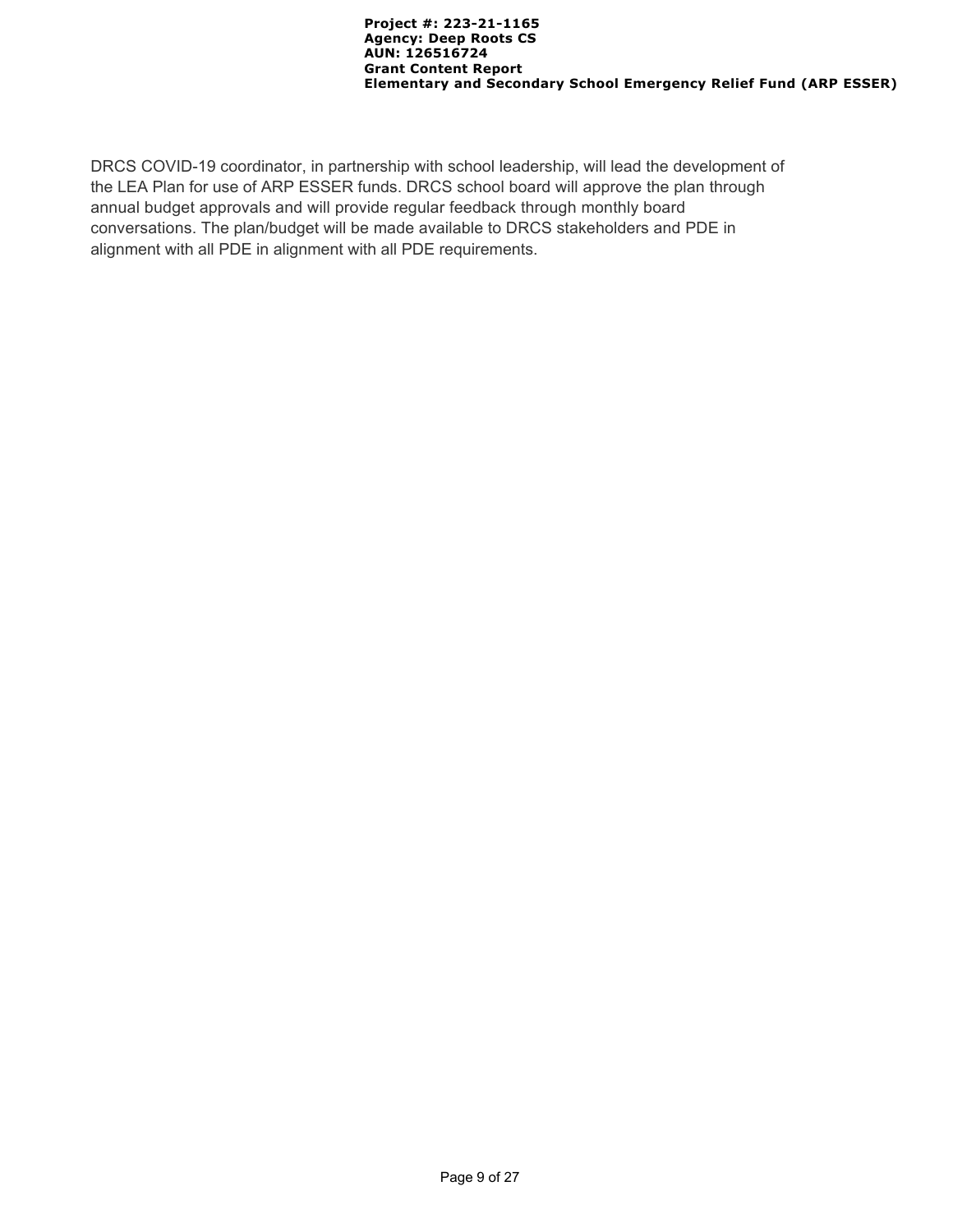# **Section: Narratives - Using ARP ESSER Funds to Plan for Safe, In-Person Instruction**

#### **Section III: Using ARP ESSER Funds to Plan for Safe, In-Person Instruction**

In this third section, LEAs are asked to reflect on both the impacts and needs described in Section I and stakeholder engagement described in Section II to provide a description of the LEA plan for the use of ARP ESSER funds , beginning with the minimum 20 percent reservation, to address the impact of lost instructional time as required by section 2001(e)(1) of the ARP Act.

**Instructions:** For both (a) the 20 percent reservation to address the impact of lost instructional time and (b) remaining funds, describe the LEA's principles for emphasizing educational equity in expending ARP ESSER funds, including but not limited to:

- Responding to students' academic, social, emotional, and mental health needs, and addressing opportunity gaps that existed before—and were exacerbated by—the pandemic.
- Allocating funding to individual schools and for LEA-wide activities based on student need.
- Implementing an equitable and inclusive return to in-person instruction. An inclusive return to inperson instruction includes, but is not limited to, establishing policies and practices that avoid the over-use of exclusionary discipline measures (including in- and out-of-school suspensions) and creating a positive and supportive learning environment for all students.
- Taking steps to permit students, teachers, and other program beneficiaries to overcome barriers (including barriers based on gender, race, color, national origin, disability, and age) that impede equal access to, or participation in, the ARP ESSER-supported program, in compliance with the requirements of section 427 of GEPA (20 U.S.C. 1228a).
- Attending to sustainability of plans supported by non-recurring ARP ESSER funds beyond the ARP ESSER funding period.

# **7. Plan for 20 percent Reservation to Address the Impact of Lost Instructional Time (Learning Loss)**

How will the LEA use the funds it reserves under section 2001(e)(1) of the ARP Act to address the academic impact of lost instructional time through the implementation of evidence-based interventions, such as summer learning or summer enrichment, extended day, comprehensive afterschool programs, or extended school year programs? **(3,000 characters max)** 

The response must include:

- a. A description of the evidence-based interventions (e.g., providing intensive or high-dosage tutoring, accelerating learning) the LEA has selected, and how the LEA will evaluate the impact of those interventions on an ongoing basis to determine effectiveness.
- b. How the evidence-based interventions will specifically address the needs of student groups most disproportionately impacted.
- c. The extent to which the LEA will use funds it reserves to identify, engage, and support (1) students who have missed the most in-person instruction during the 2019-2020 and 2020-2021 school years; and (2) students who did not consistently participate in remote instruction when offered during school building closures.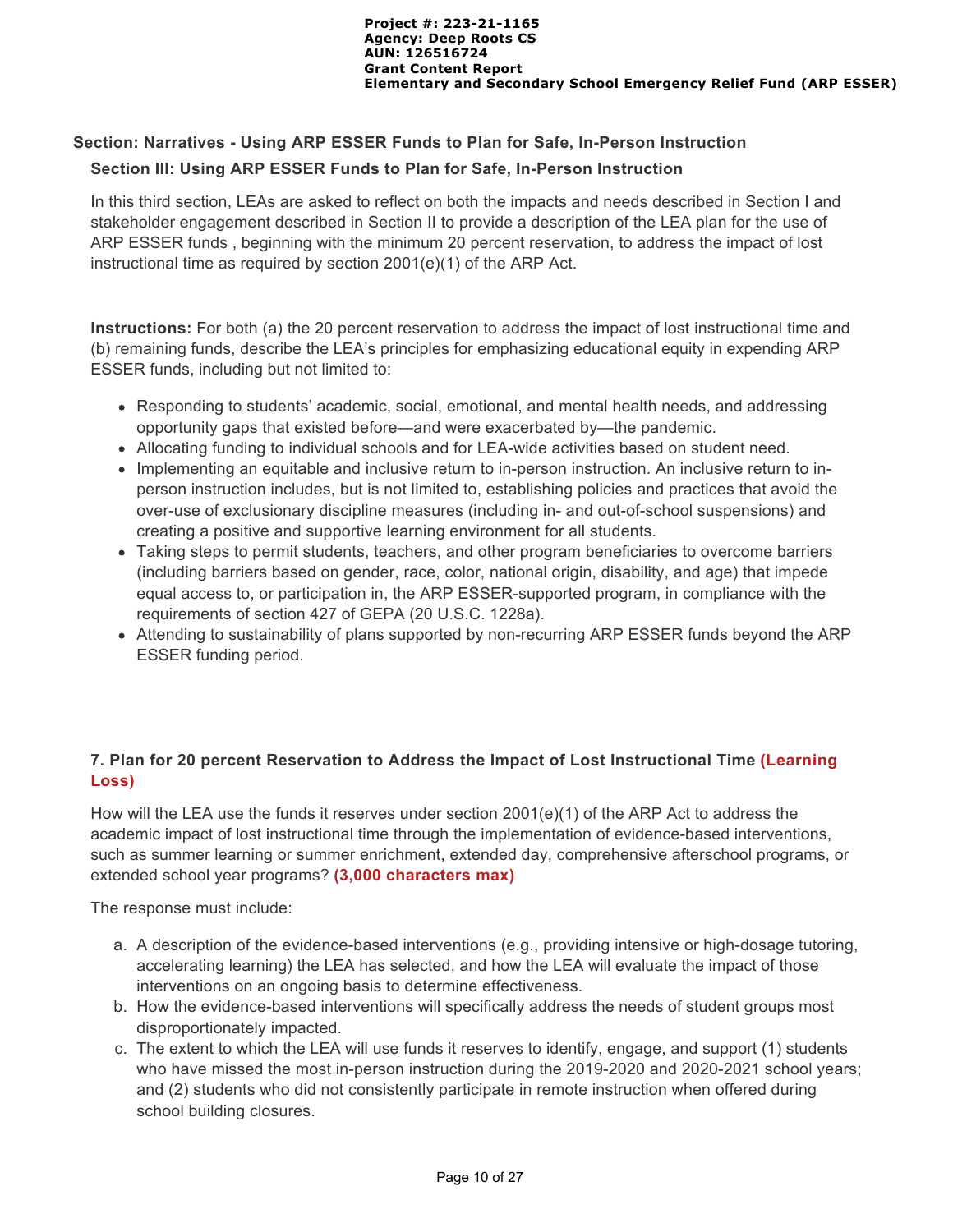DRCS will provide a number of supports/programming in order to support students in overcoming the impact of learning loss during the COVID-19 pandemic. All students will be baseline MAP/STEP tested and will receive small group literacy instruction aligned with their academic levels.Special education students will be baseline assessed and then Compensatory education programming aligned with both academic and socio-emotional needs will be offered to students that have shown learning loss or additional need following the COVID-19 pandemic.K-4 Students who show initial baseline testing 1-2 grades below level on STEP will be invited to afterschool programming through Springboard Collaborative—a data and research based literacy intervention program focused on reading achievement.Students in grades K-2 will receive small group and targeted instruction through co-teaching during Math and Literacy blocks.Students in grades K-4 will receive small group and targeted instruction through coteaching, specifically in a literacy/guided reading intervention each day.Grades 5-6 students will participate in a daily 45-60 minute "Intervention" block where students engaged in small group or online adaptive instruction targeting specific skill gaps. Students in State testing grades will further participate in a PSSA enrichment block specifically geared towards supporting with testing strategies and preparedness.Students will be STEP (reading) tested 3-4 times through the year in order to change instruction in alignment with growth over the course of the year. Students will be MAP (reading and math) tested twice per year in order to determine progress through the course of the school year.In addition to afterschool programming, DRCS seeks to run a summer learning loss program by Summer 2024. Students will be invited to participate in summer program based on end of year achievement data.All programming will be provided by DRCS staff and salaries/benefits will be funded or offset through the use of ARP monies. Additional staff have been/will be added in order to provide more intensive services and supports. All students, regardless of subgroup designations will be able to participate in a variety of intervention and support opportunities.

### **8. Plan for Remaining Funds** *(funds not described under the question above)*

How will the LEA spend its remaining ARP ESSER funds including for each of the four fields below, as applicable? **(3,000 characters max)**

- a. Continuity of Services: How will the LEA use ARP ESSER funds to sustain services to address students' academic needs; students' and staff social, emotional, and mental health needs; and student nutrition and food services?
- b. Access to Instruction: How will the LEA use ARP ESSER funds to support the goals of increasing opportunity to learn and equity in instructional delivery? Consider regular attendance/chronic absenteeism data from the 2020-21 school year, including data disaggregated by student groups, in developing the response.
- c. Mitigation Strategies: How will the LEA use ARP ESSER funds to support prevention and mitigation policies in line with the most up-to-date guidance from the Centers for Disease Control and Prevention (CDC) for the reopening and operation of school facilities and transportation services to effectively maintain the health and safety of students, educators, and other staff? Consider the LEA's Health and Safety Plan in developing the response.
- d. Facilities Improvements: How will the LEA use ARP ESSER funds to repair and improve school facilities to reduce risk of virus transmission, address environmental health hazards, and/or improve ventilation? Consider the LEA's Health and Safety Plan in developing the response.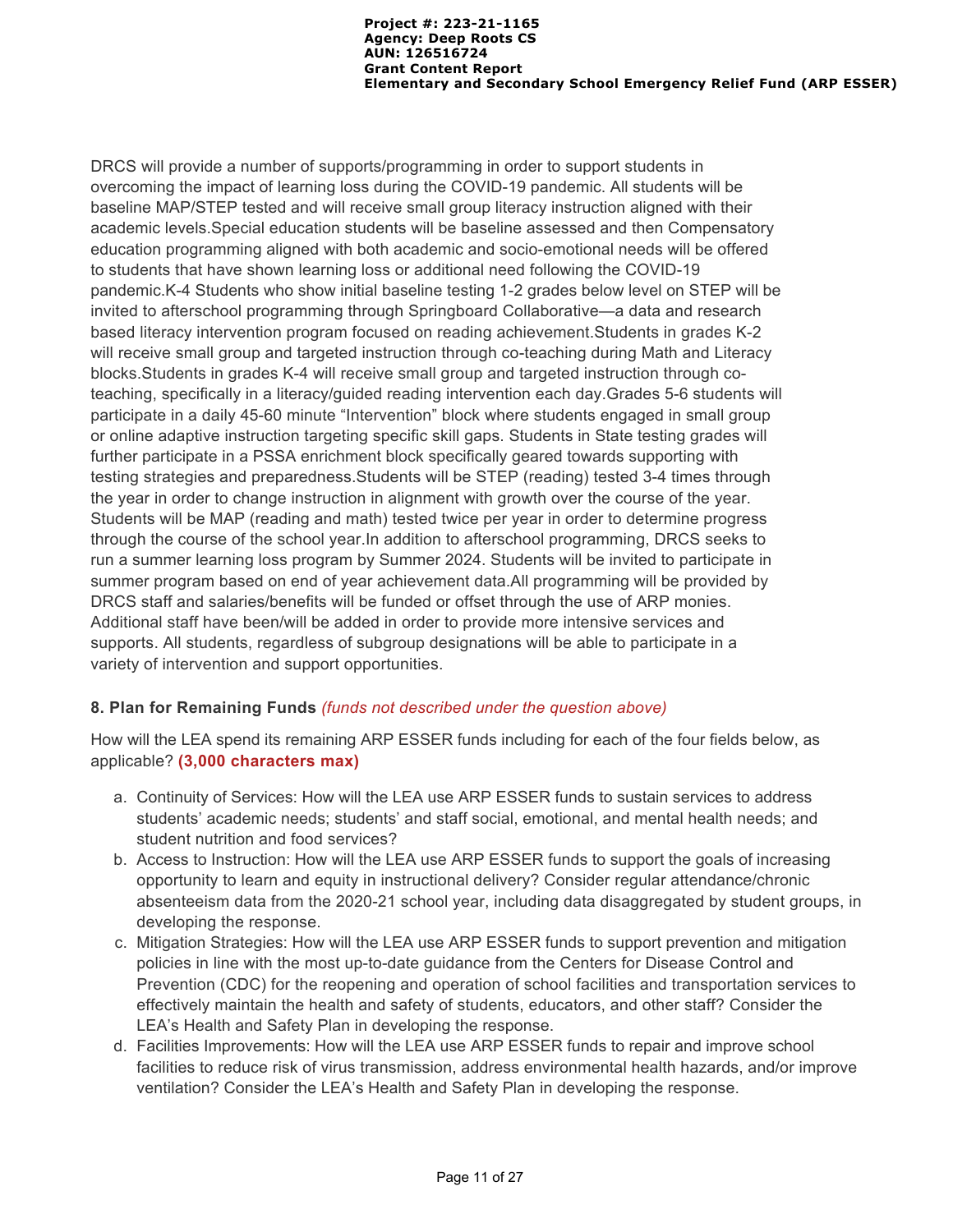DRCS will use remaining ARP funds to provide additional supports and services to Deep Roots students, staff and families.Monies will be used to provide staff with resources and additional compensation not only for personal wellness and sustainability, but also for taking on additional responsibilities during COVID-10 pandemic. Continuity of staffing will be encouraged through retention and signing benefits.Additional money will be allocated towards repairing and replacing technology that was purchased through prior ESSER allotments, to refresh and renew PPE, cleaning, and social distancing resources, and to provide additional cleaning capacity throughout facilities.Monies will also be allocated in order to support families with resources that allow students to participate more fully and consistently in the learning environment. Resources include but are not limited to: School supplies, uniforms, transportation stipends, etc.Additional non-instructional staff have been added in order to ensure that students, staff, and families receive access to supports and resources required as a result of the COVID-19 pandemic and to address the addition of workflows and responsibilities not previously required in a school setting (ie: COVID Health and Safety Coordinator and Remote Learning Movement).Additional school partnerships will be used to provide professional development or consulting services in order to help staff navigate the impact of the COVID-19 pandemic on students, their families, and to support them in addressing ongoing social/emotional and academic challenges that have arisen following the COVID-19 pandemic.Small scale safety improvement projects including removing water fountains and replacing then with bottle fillers will be funded using ARP funds.

## **9. For LEAs with one or more Comprehensive Support and Improvement (CSI) or Additional Targeted Support and Improvement (ATSI) school only**

Please verify consultation of the [Evidence Resource Center](https://www.evidenceforpa.org/) in developing the LEA Plan for the Use of ARP ESSER Funds and provide a justification for any intervention that is not supported by tier 1, 2, 3, or 4 evidence. If the LEA does not include a school with a CSI or ATSI designation, indicate "Not Applicable." **(3,000 characters max)**

#### Not Applicable

### **10. 20% Reservation Calculation**

Please enter your ARP ESSER total allocation amount and then click Save.

 \*Please ensure that your 20% (or greater) budgeted amount for Learning Loss is itemized in your Budget.

|                                  | <b>ARP ESSER Allocation</b> | <b>Reservation</b><br><b>Requirement</b> | <b>Reservation Amount</b><br>(calculated on save) |
|----------------------------------|-----------------------------|------------------------------------------|---------------------------------------------------|
| 20 Percent<br><b>Reservation</b> | 2,594,059                   | $20\%$                                   | 518,812                                           |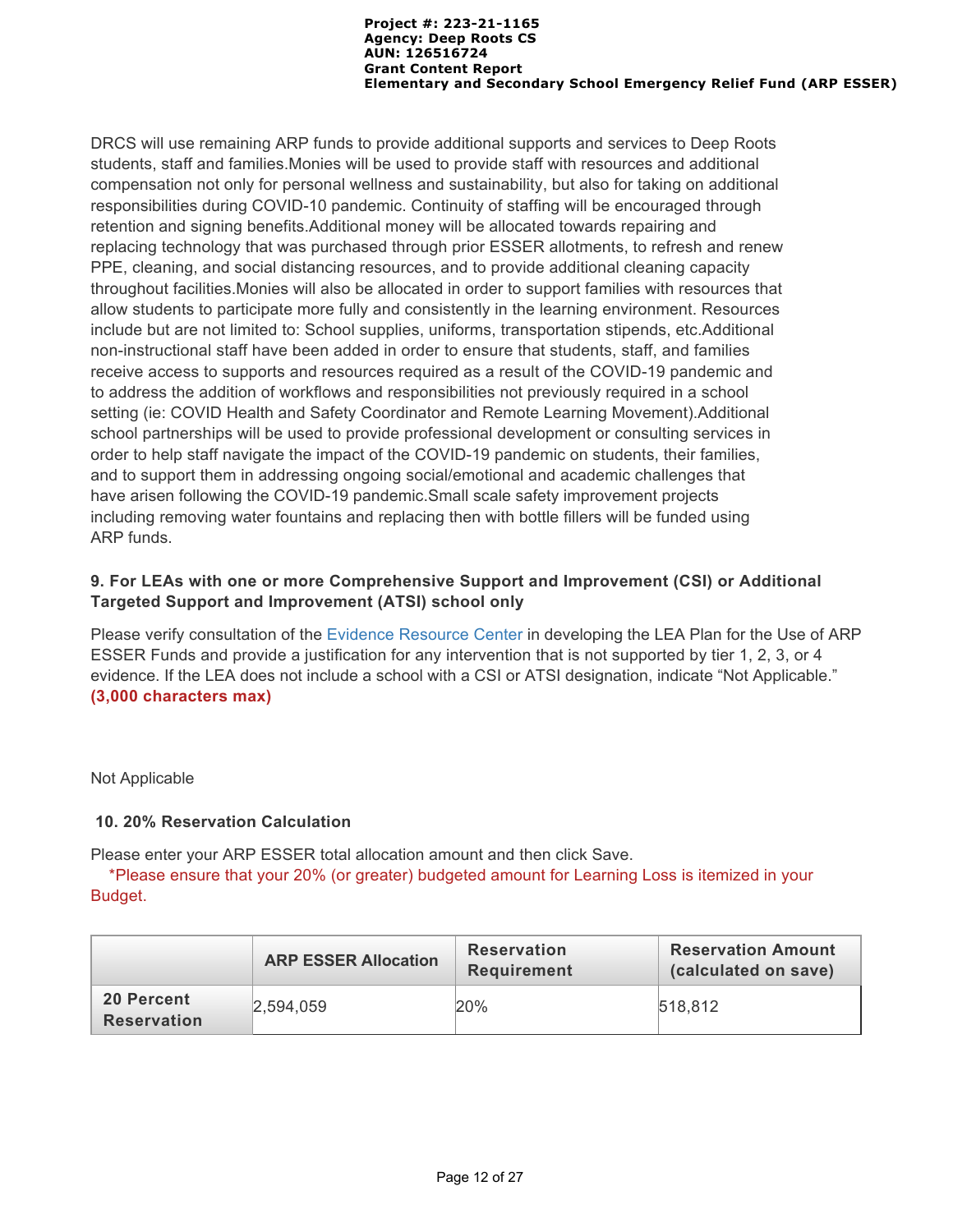#### **Section: Narratives - Monitoring and Measuring Progress**

#### **Section IV: Monitoring and Measuring Progress**

In this fourth section, LEAs are asked to describe efforts to build local capacity to ensure high-quality data collection and reporting to safeguard funds for their intended purposes.

### **11. Capacity for Data Collection and Reporting**

LEAs must continuously monitor progress and adjust strategies as needed. Describe the LEA's capacity and strategy to collect and analyze data (disaggregated by student group, where applicable), for each of the following measures:

|                                                                                                                           | Data Collection and Analysis Plan (including plan to disaggregate<br>data)                                                                                                                                                                                                                                                                                                                                                                                             |
|---------------------------------------------------------------------------------------------------------------------------|------------------------------------------------------------------------------------------------------------------------------------------------------------------------------------------------------------------------------------------------------------------------------------------------------------------------------------------------------------------------------------------------------------------------------------------------------------------------|
| <b>Student learning,</b><br>including academic<br>impact of lost<br>instructional time<br>during the COVID-19<br>pandemic | Teachers and staff will engage in regular MAP/STEP testing data cycles and<br>engage in regular student work feedback conversations. Data and<br>conversations will be used to ensure that students are grouped based on<br>skills and skill gaps and to ensure that students are receiving needs based<br>targeted interventions.                                                                                                                                     |
| <b>Opportunity to learn</b><br>measures (see help<br>text)                                                                | DRCS will regularly survey staff, students, and families to ensure that<br>stakeholders have access to the resources and supports they need to<br>actively engage or work within the academic environments.DRCS will use a<br>combination of 1:1 feedback gathering meetings, small group/focus group<br>conversations, online surveys, and other information gathering structures in<br>order to continue to understand need and respond to gaps and barriers.        |
| Jobs created and<br>retained (by number of<br><b>FTEs and position type)</b><br>(see help text)                           | DRCS finance/budget committee will meet roughly quarterly (or more as<br>needed in budget development cycles) in order to assess the impact of<br>ARP/ESSER funding on staffing and long term sustainability for positions<br>added and retained with ARP/ESSER funds. Annual budgets that to account<br>for ARP/ESSER funding as a short term revenue source will be developed.<br>DRCS will implement strategies to mitigate the impact of eventual lost<br>revenue. |
| <b>Participation in</b><br>programs funded by<br><b>ARP ESSER resources</b><br>(e.g., summer and<br>afterschool programs) | After school, compensatory education and summer programs enrollment<br>and attendance will be taken and regularly monitored. Academic progress<br>data for students enrolled in these programs will be regularly assessed and<br>compared to students who are not enrolled in programs or who attend<br>programs less frequently. As students reach appropriate academic levels<br>they may be exited from intervention based programs.                                |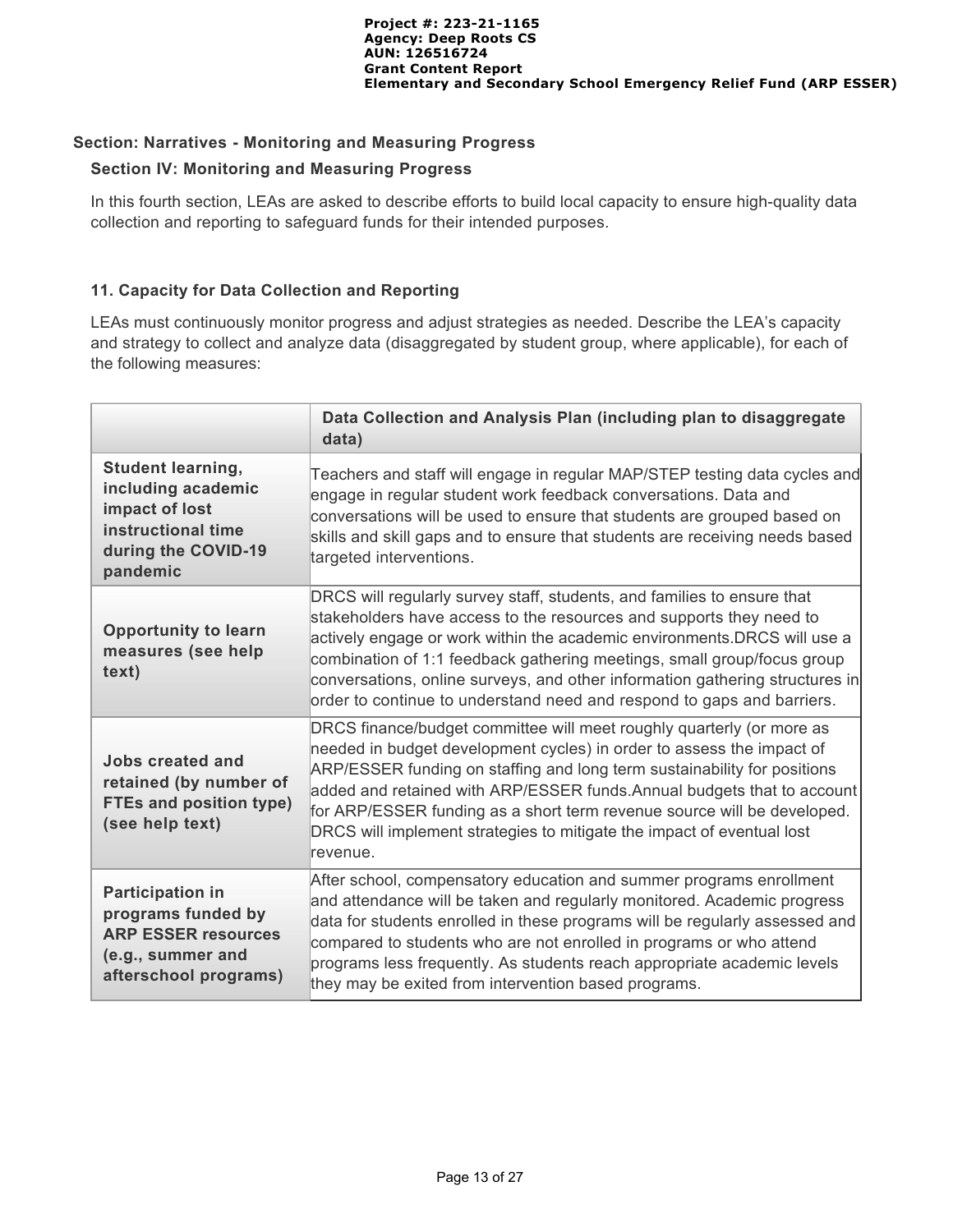#### **Section: Narratives - ARP ESSER Assurances**

#### **ARP ESSER Fund Assurances**

Please complete each of the following assurances prior to plan submission:

#### $\overline{\mathbf{v}}$

**The LEA will implement appropriate fiscal monitoring of and internal controls for the ARP ESSER funds (e.g., by updating the LEA's plan for monitoring funds and internal controls under the CARES and CRRSA Acts; addressing potential sources of waste, fraud, and abuse; conducting random audits; or other tools).**

### $\varphi^{\prime}$

**The LEA will complete quarterly Federal Financial Accountability Transparency Act (FFATA) reports and comply with all PDE reporting requirements, including on matters such as:**

- **How the LEA is developing strategies and implementing public health protocols including, to the greatest extent practicable, policies and plans in line with the CDC guidance related to mitigating COVID-19 in schools;**
- **Overall plans and policies related to LEA support for return to in-person instruction and maximizing in-person instruction time, including how funds will support a return to and maximize in-person instruction time, and advance equity and inclusivity in participation in in-person instruction;**
- **Data on each LEA's and school's mode of instruction (fully in-person, hybrid, and fully remote) and conditions;**
- **LEA uses of funds to meet students' social, emotional, and academic needs, including through summer enrichment programming and other evidence-based interventions, and how they advance equity for underserved students;**
- **LEA uses of funds to sustain and support access to LEA-supported early childhood education programs;**
- **Impacts and outcomes (disaggregated by student subgroup) through use of ARP ESSER funding (e.g., quantitative and qualitative results of ARP ESSER funding, including on personnel, student learning, and budgeting at the school and district level);**
- **Student data (disaggregated by student subgroup) related to how the COVID-19 pandemic has affected instruction and learning;**
- **Requirements under the FFATA; and**
- **Additional reporting requirements as may be necessary to ensure accountability and transparency of ARP ESSER fund use.**

**The LEA will cooperate with any examination of records with respect to such funds by making**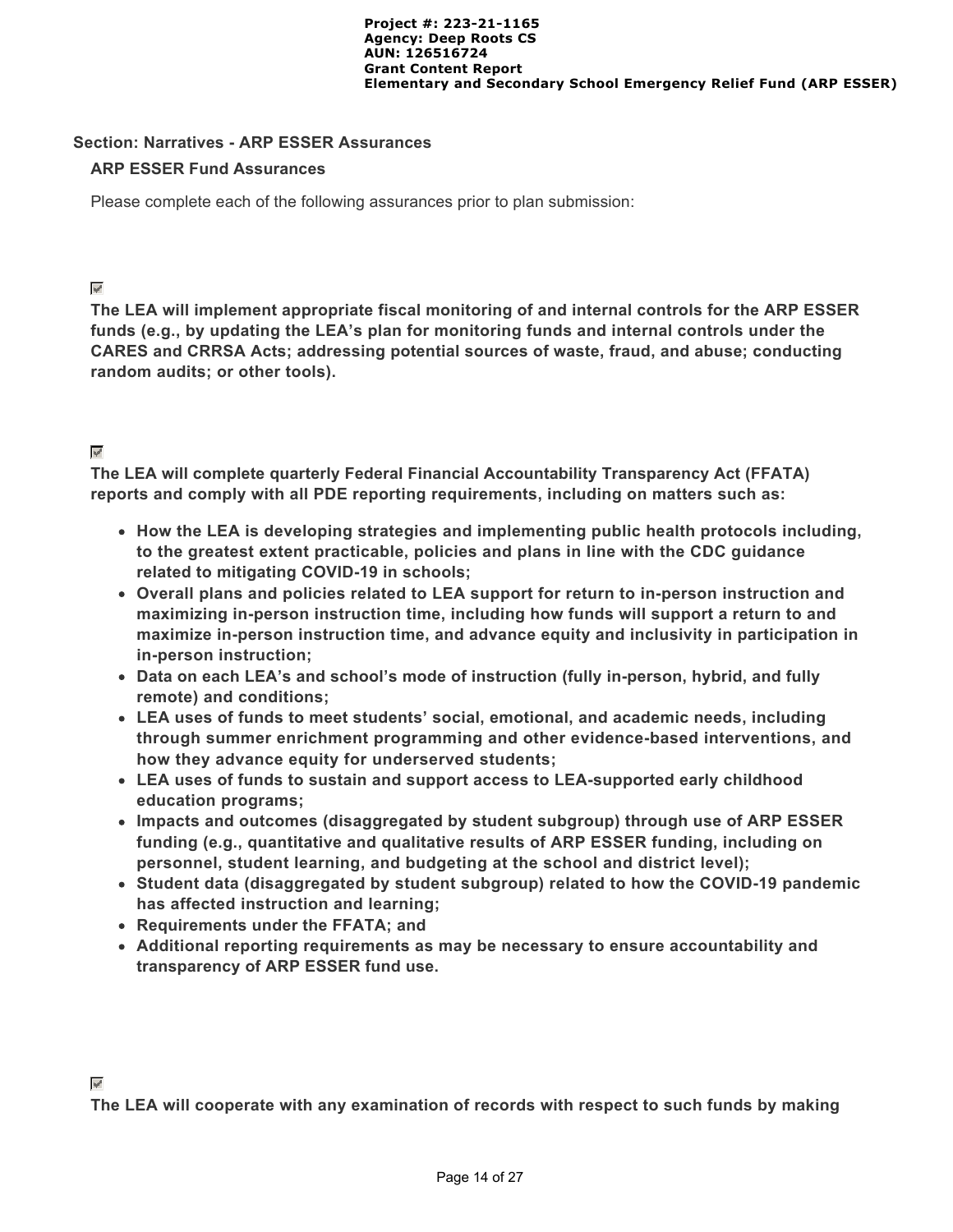**records available for inspection, production, and examination, and authorized individuals available for interview and examination, upon the request of: (a) the United States Department of Education and/or its Inspector General; (b) any other federal agency, commission, or department in the lawful exercise of its jurisdiction and authority; (c) the Pennsylvania Department of Education; and/or (d) the Pennsylvania Auditor General, Pennsylvania Inspector General, or any other state agency.**

#### $\mathbf{v}^{\prime}$

**Records pertaining to ARP ESSER Funds, including financial records related to the use of grant funds, will be tracked and retained separately from those records related to the LEA's use of other Federal funds, including ESSER I and ESSER II Funds.**

# $\overline{\mathscr{C}}$

**The LEA will maintain inventory records, purchase orders and receipts for equipment (over \$5,000) purchased, all computing devices, and special purpose equipment (\$300 - \$4,999), and will conduct a physical inventory every two years. Please note: inventory of equipment purchased with federal funds must be broken out by funding source.**

### $\overline{\mathscr{P}}$

**Any LEA receiving funding under this program will have on file with the SEA a set of assurances that meets the requirements of section 442 of the General Education Provisions Act (GEPA) (20 U.S.C. 1232e).**

### $\vee$

**The LEA will conduct its operations so that no person shall be excluded from participation in, be denied the benefits of, or be subject to discrimination under the ARP ESSER program or activity based on race; color; national origin, which includes a person's limited English proficiency or English learner status and a person's actual or perceived shared ancestry or ethnic characteristics; sex; age; or disability. These non-discrimination obligations arise under Federal civil rights laws, including but not limited to Title VI of the Civil Rights Act of 1964, Title IX of the Education Amendments Act of 1972, section 504 of the Rehabilitation Act of 1973, and the Age Discrimination Act of 1975. In addition, the LEA must comply with all regulations, guidelines, and standards issued by the United States Department of Education under any of these statutes.**

### $\varphi^i$

**The LEA will comply with all ARP Act and other ARP ESSER requirements, including but not limited to complying with the maintenance of equity provisions in section 2004(c) of the ARP**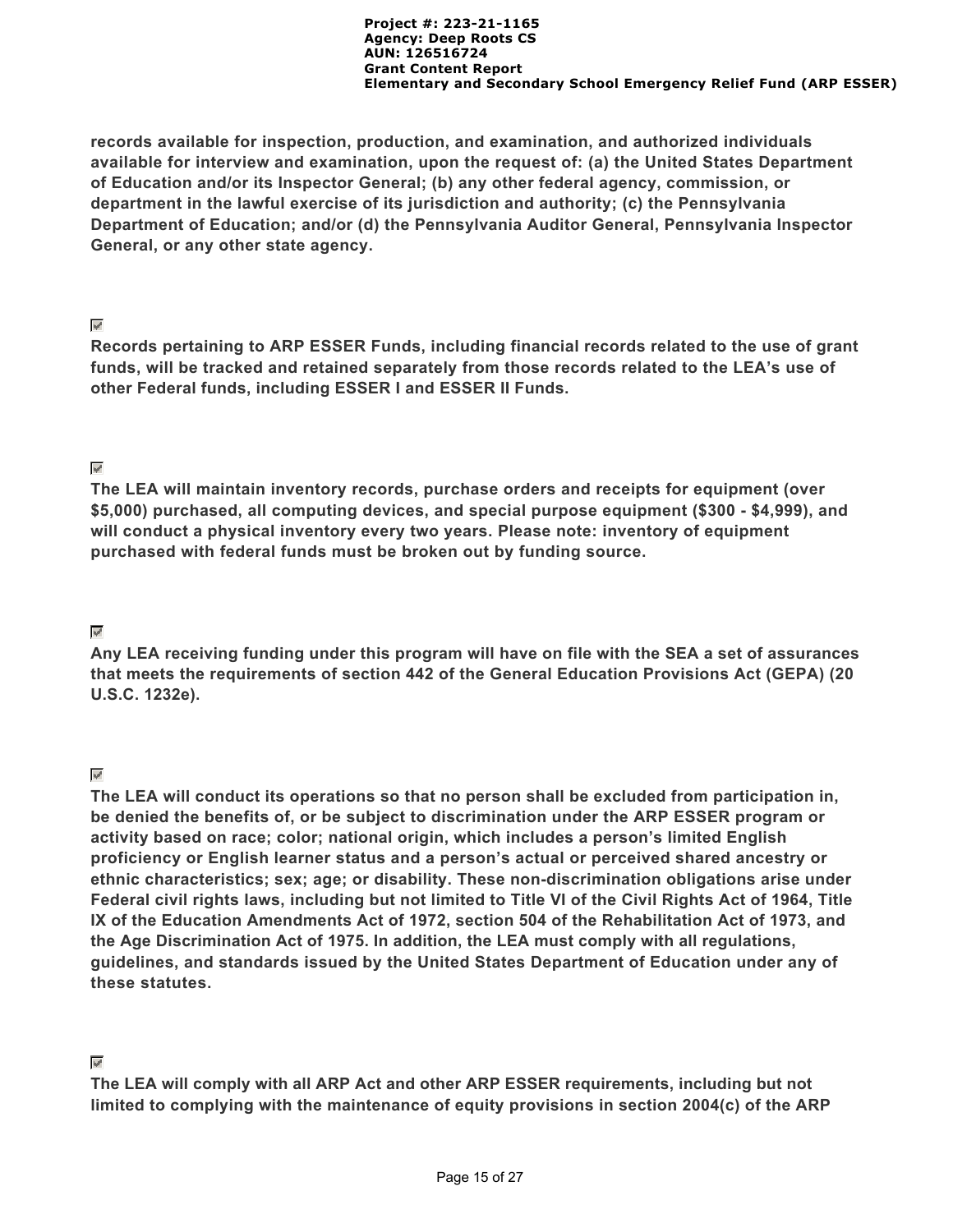**Act. Under Maintenance of Equity, per-pupil funding from state and local sources and staffing levels for** *high poverty schools* **may not be decreased by an amount that exceeds LEA-wide** reductions in per-pupil funding and staffing levels for *all* schools served by the LEA<sup>1</sup>. High **poverty schools are the 25 percent of schools serving the highest percent of economically disadvantaged students in the LEA as measured by information LEAs submitted in PIMS that includes individual student data and identifying if the student meets economically disadvantaged criteria. This data is used to calculate school poverty percentages . Note: An LEA is exempt from the Maintenance of Equity requirement if the LEA has a total enrollment of fewer than 1,000 students, operates a single school, serves all students in each grade span in a single school, or demonstrates an exceptional or uncontrollable circumstance, as determined by the United States Secretary of Education.**

<sup>1</sup>Calculations for Maintenance of Equity: Per Pupil Funding from combined State and local **funding = Total LEA funding from combined State and local funding for all schools served by the LEA in the given fiscal year, divided by the number of children enrolled in all schools served by the LEA in the given fiscal year.Full time equivalent staff = Total full-time equivalent staff in all schools served by the LEA in the given fiscal year, divided by the number of children enrolled in all schools served by the LEA in the given fiscal year.These calculations should be completed for all schools in the LEA as well as for high poverty schools in the LEA for FY 2021- 22 and 2022-23. Reductions must not be greater for high poverty schools than for all schools in the LEA.**

#### $\mathcal{P}$

**The LEA will implement evidence-based interventions, as required by section 2001(e)(1) of the ARP Act.**

### $\overline{\mathscr{S}}$

**The LEA will address the disproportionate impact of the COVID-19 pandemic on underserved students (i.e., students from low-income families, students from underserved racial or ethnic groups and gender groups, English learners, children with disabilities, students experiencing homelessness, children and youth in foster care, migrant students, and other groups disproportionately impacted by the pandemic that have been identified by the LEA) as required by section 2001(e)(1) of the ARP Act.**

### $\mathcal{A}$

**The LEA will develop and make publicly available a Plan for the Safe Return to In-Person Instruction and Continuity of Services, hereinafter referred to as the LEA Health and Safety Plan, that complies with section 2001(i) of the ARP Act. The plan will be submitted to PDE, in a manner and form determined by PDE, no later than July 30, 2021.**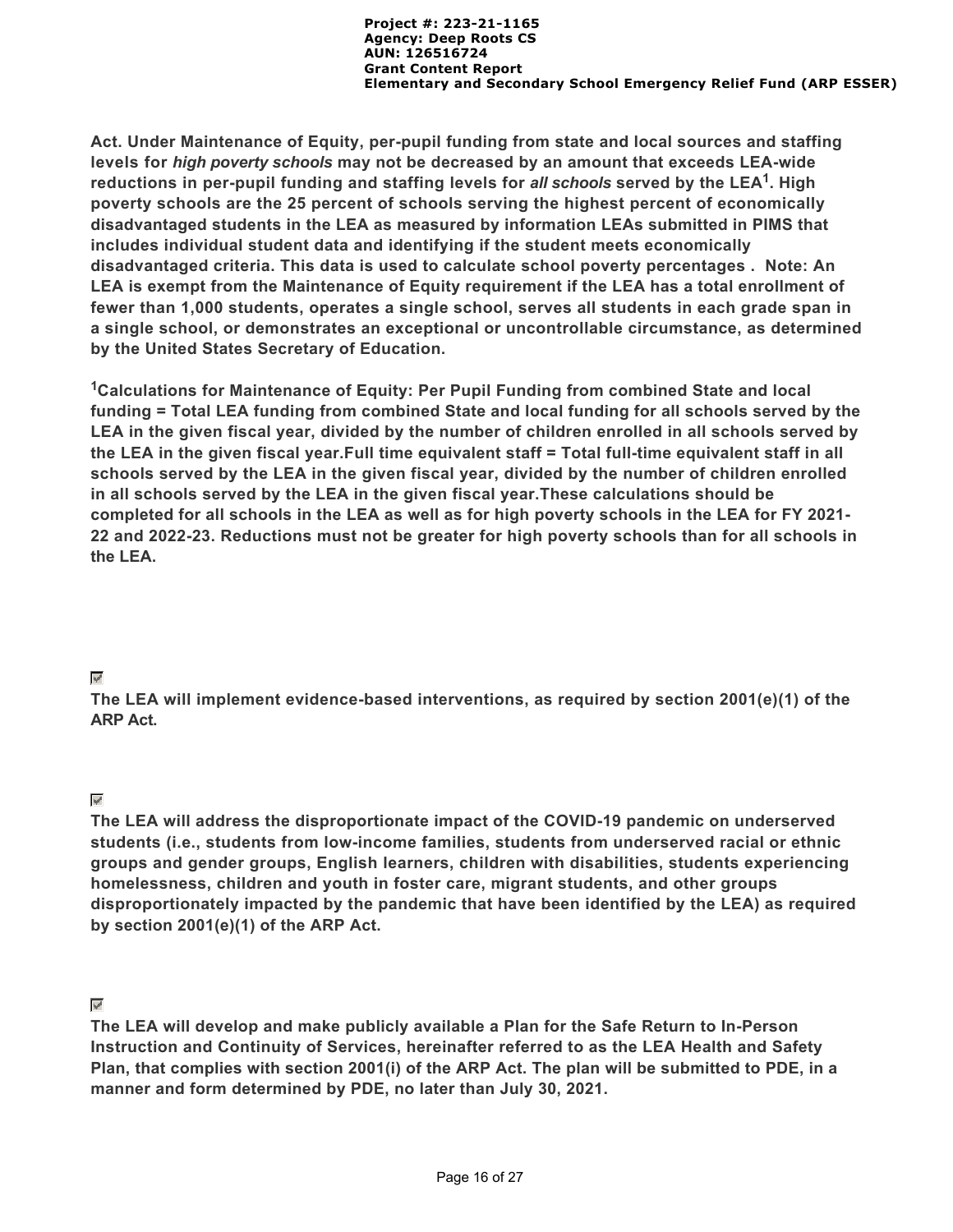#### $\overline{\mathscr{C}}$

**The LEA's Health and Safety Plan will include (1) how the LEA will, to the greatest extent practicable, support prevention and mitigation policies in line with the most up-to-date guidance from the CDC for the reopening and operation of school facilities to effectively maintain the health and safety of students, educators, and other staff; (2) how the LEA will ensure continuity of services, including but not limited to services to address the students' academic needs, and students' and staff members' social, emotional, mental health, and other needs, which may include student health and food services; (3) how the LEA will maintain the health and safety of students, educators, and other staff and the extent to which it has adopted policies, and a description of any such policy on each of the following safety recommendations established by the CDC: (a) universal and correct wearing of masks; (b) modifying facilities to allow for physical distancing (e.g., use of cohorts/podding); (c) handwashing and respiratory etiquette; (d) cleaning and maintaining healthy facilities, including improving ventilation; (e) contact tracing in combination with isolation and quarantine, in collaboration with the State and local health departments; (f) diagnostic and screening testing; (g) efforts to provide vaccinations to school communities; (h) appropriate accommodations for children with disabilities with respect to health and safety policies; and (i) coordination with state and local health officials.**

### $\overline{\mathscr{S}}$

**The LEA will review its Health and Safety Plan at least every six months during the duration of the ARP ESSER grant period and make revisions as appropriate. When determining whether revisions are necessary, the LEA will take into consideration significant changes to CDC guidance on reopening schools and will seek public input and take public input into account.**

### $\varphi^i$

**The LEA's Health and Safety Plan will be made publicly available on the LEA website and must be written in a language that parents/caregivers can understand or be orally translated for parent/caregivers and must be provided in alternate format upon request by a parent/caregiver who is an individual with a disability.**

### $\overline{\mathscr{P}}$

**The LEA will provide to PDE: (1) the URL(s) where the public can readily find data on school operating status; and (2) the URL(s) for the LEA websites where the public can find the LEA's Health and Safety plan as required under section 2001(i) of the ARP Act; and the LEA Plan for the Use of ARP ESSER Funds.**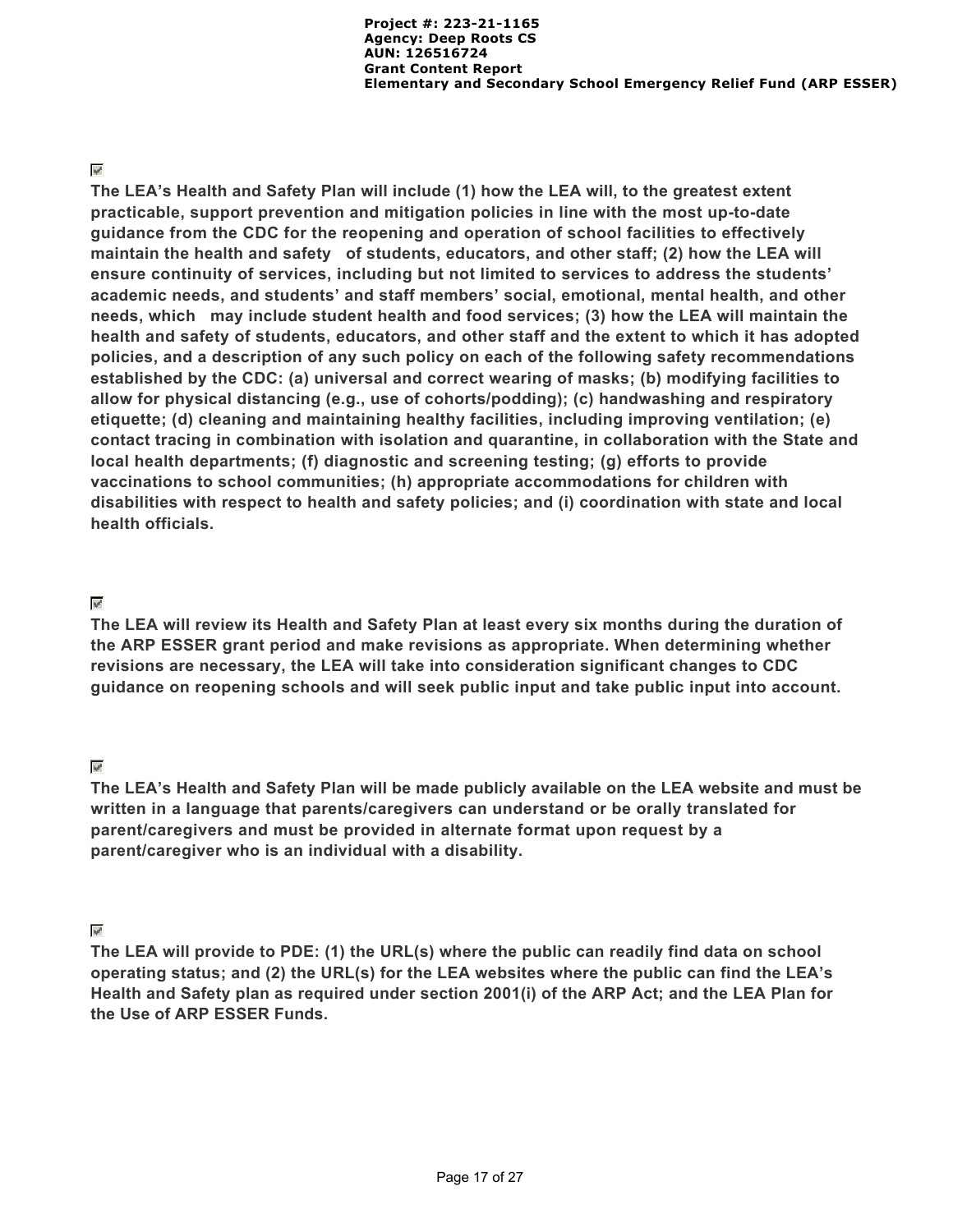#### **Section: Narratives - LEA Health and Safety Plan Upload**

#### **LEA HEALTH AND SAFETY PLAN**

 Please upload your LEA Health and Safety Plan below, and check the assurance indicating that you have completed your upload. Please name the file using your LEA name followed by Health and Safety Plan. example: "*LEA Name***-Health and Safety Plan"**

#### $\overline{\mathscr{S}}$

**CHECK HERE - to assure that you have successfully uploaded your LEA Health and Safety Plan.**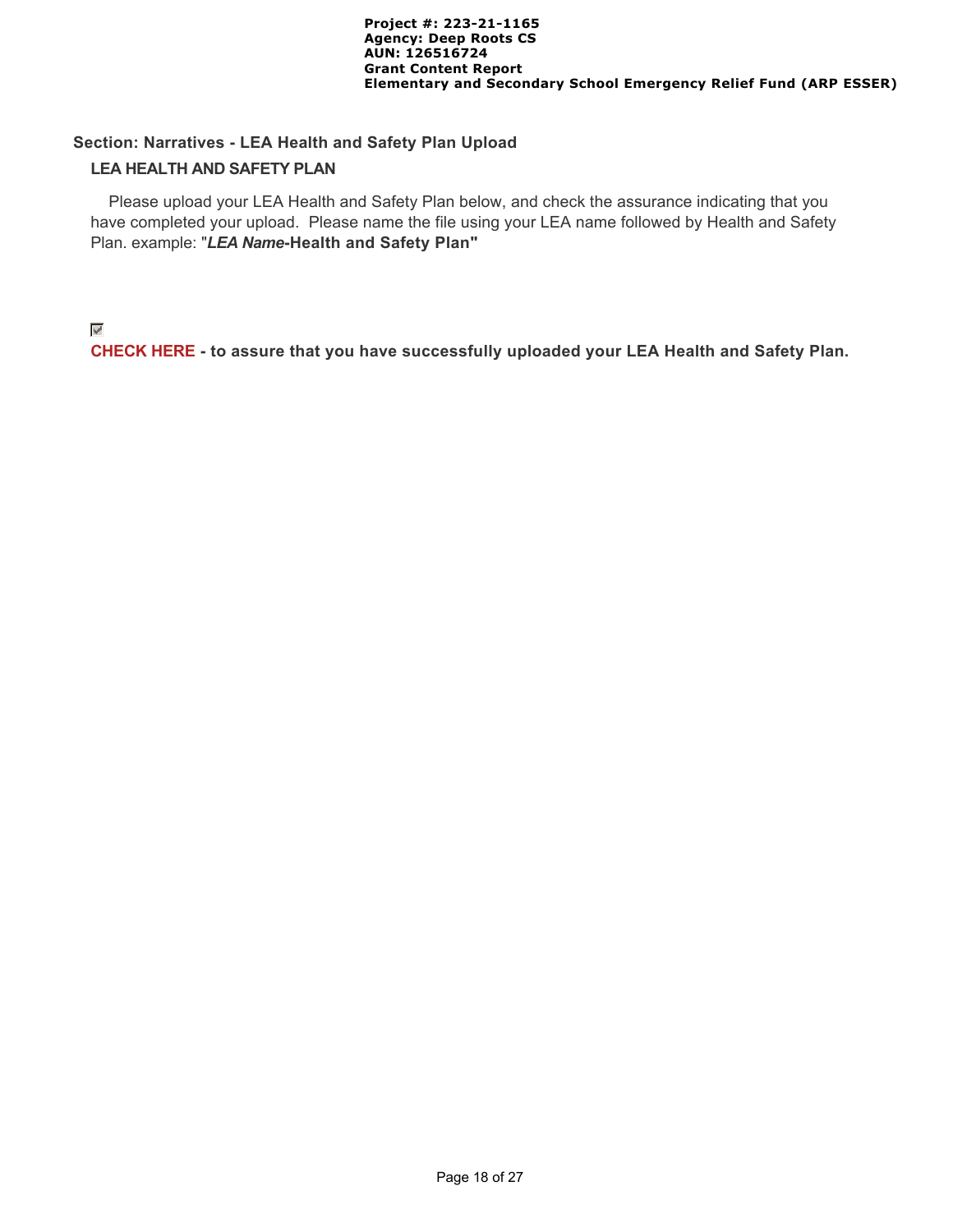# **Section: Budget - Instruction Expenditures BUDGET OVERVIEW**

## **Budget**

\$2,594,059.00 **Allocation** \$2,594,059.00

# **Budget Over(Under) Allocation**

\$0.00

# **INSTRUCTION EXPENDITURES**

| <b>Function</b>                                                       | <b>Object</b>                                                    | <b>Amount</b> | <b>Description</b>                                    |
|-----------------------------------------------------------------------|------------------------------------------------------------------|---------------|-------------------------------------------------------|
| 1100 - REGULAR<br><b>PROGRAMS-</b><br>ELEMENTARY/<br><b>SECONDARY</b> | 100 - Salaries                                                   | \$102,000.00  | Salary for Classroom<br>Assistant                     |
| 1100 - REGULAR<br><b>PROGRAMS-</b><br>ELEMENTARY/<br><b>SECONDARY</b> | 200 - Benefits                                                   | \$30,170.00   | Benefits for Classroom<br>Assistant                   |
| 1100 - REGULAR<br><b>PROGRAMS-</b><br>ELEMENTARY/<br><b>SECONDARY</b> | 100 - Salaries                                                   | \$75,000.00   | Salaries for Building<br><b>Substitutes</b>           |
| 1100 - REGULAR<br><b>PROGRAMS-</b><br>ELEMENTARY/<br><b>SECONDARY</b> | 200 - Benefits                                                   | \$18,750.00   | <b>Benefits for Building</b><br><b>Substitutes</b>    |
| 1100 - REGULAR<br><b>PROGRAMS-</b><br>ELEMENTARY/<br><b>SECONDARY</b> | 300 - Purchased<br>Professional and<br><b>Technical Services</b> | \$250,000.00  | Springboard<br>Afterschool Program<br>(learning loss) |
| 1100 - REGULAR<br><b>PROGRAMS-</b><br>ELEMENTARY/                     | 100 - Salaries                                                   | \$23,333.00   | After School Staff Pay<br>(learning loss)             |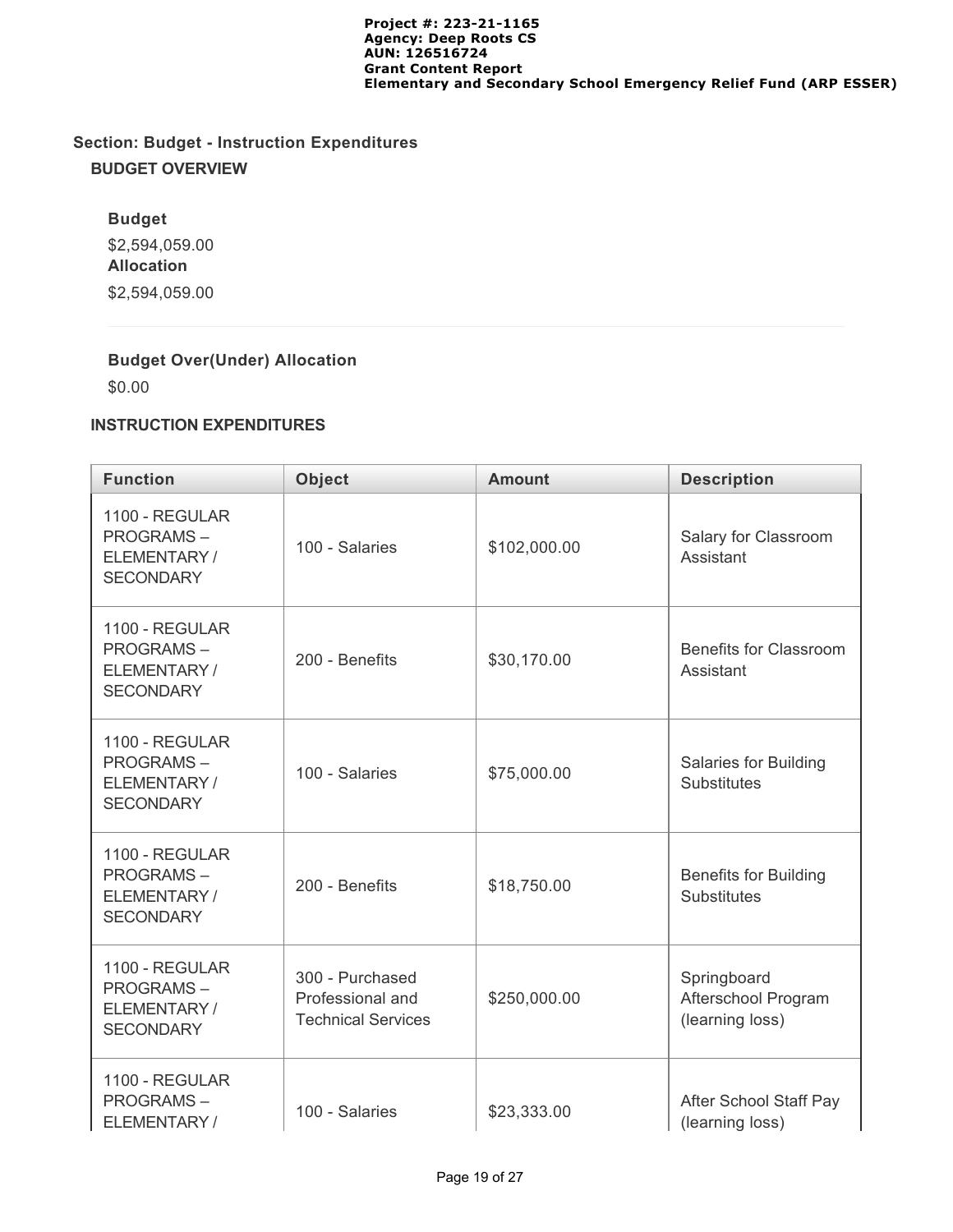| <b>Function</b>                                                       | <b>Object</b>  | <b>Amount</b>  | <b>Description</b>                                    |
|-----------------------------------------------------------------------|----------------|----------------|-------------------------------------------------------|
| <b>SECONDARY</b>                                                      |                |                |                                                       |
| 1100 - REGULAR<br><b>PROGRAMS-</b><br>ELEMENTARY/<br><b>SECONDARY</b> | 600 - Supplies | \$20,000.00    | Uniform and school<br>supply vouchers for<br>families |
| 1100 - REGULAR<br><b>PROGRAMS-</b><br>ELEMENTARY/<br><b>SECONDARY</b> | 100 - Salaries | \$45,000.00    | Staff absence<br>coverage<br>reimbursement            |
| 1100 - REGULAR<br><b>PROGRAMS-</b><br>ELEMENTARY/<br><b>SECONDARY</b> | 100 - Salaries | \$521,926.00   | Salaries for 8 Teachers<br>(revenue loss)             |
| 1100 - REGULAR<br><b>PROGRAMS-</b><br>ELEMENTARY/<br><b>SECONDARY</b> | 200 - Benefits | \$60,866.00    | Benefits for 8 Teachers<br>(revenue loss)             |
|                                                                       |                | \$1,147,045.00 |                                                       |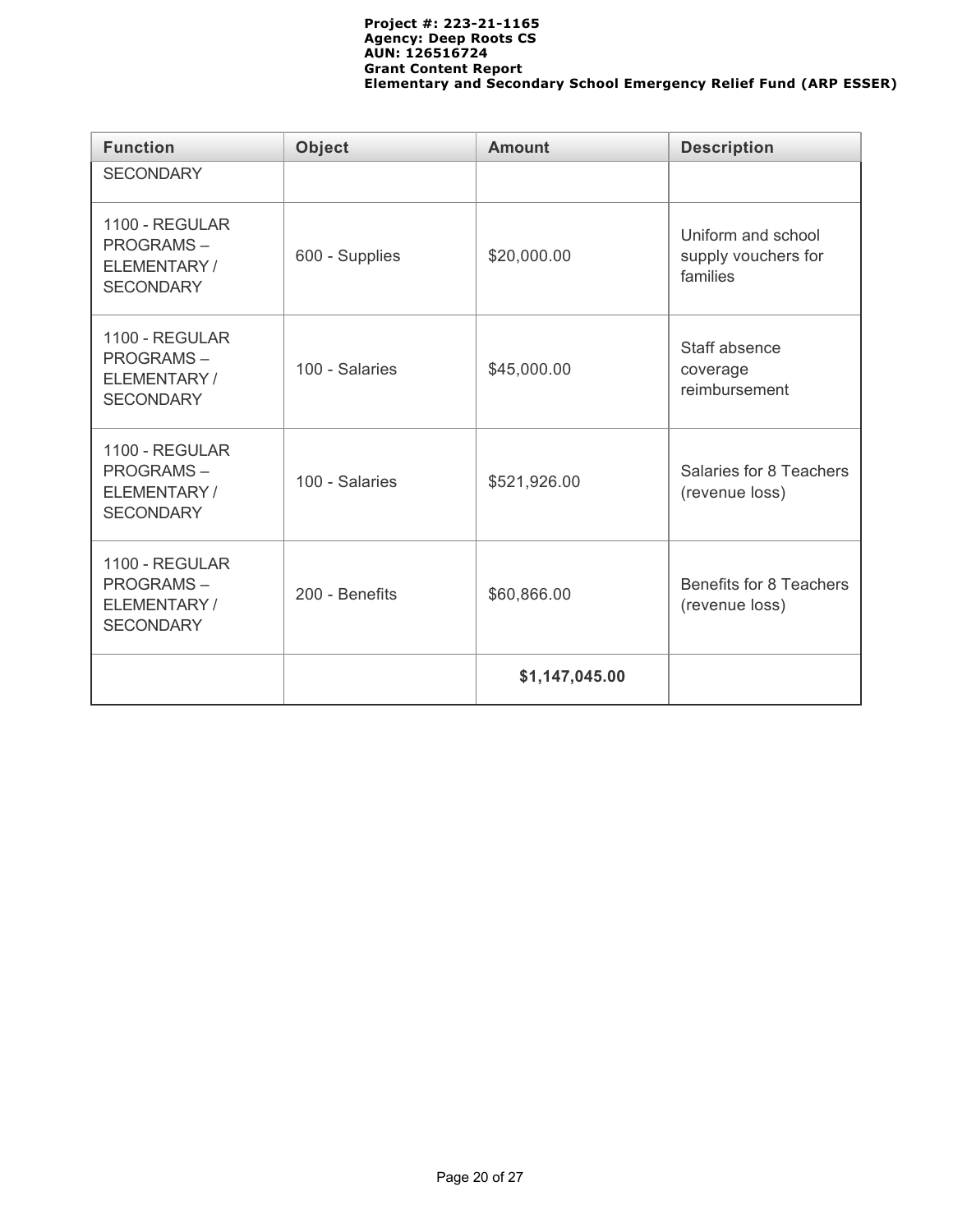# **Section: Budget - Support and Non-Instructional Expenditures BUDGET OVERVIEW**

# **Budget** \$2,594,059.00 **Allocation** \$2,594,059.00

# **Budget Over(Under) Allocation**

\$0.00

#### **NON-INSTRUCTIONAL EXPENDITURES**

| <b>Function</b>                                | <b>Object</b>  | <b>Amount</b> | <b>Description</b>                        |
|------------------------------------------------|----------------|---------------|-------------------------------------------|
| 2100 - SUPPORT<br>SERVICES-<br><b>STUDENTS</b> | 100 - Salaries | \$58,000.00   | Salary for Social<br>Worker               |
| 2100 - SUPPORT<br>SERVICES-<br><b>STUDENTS</b> | 200 - Benefits | \$18,460.00   | <b>Benefits for Social</b><br>Worker      |
| 2100 - SUPPORT<br>SERVICES-<br><b>STUDENTS</b> | 100 - Salaries | \$63,517.00   | <b>Salary for Operations</b><br>Manager   |
| 2100 - SUPPORT<br>SERVICES-<br><b>STUDENTS</b> | 200 - Benefits | \$16,356.00   | <b>Benefits for Operations</b><br>Manager |
| 2100 - SUPPORT<br>SERVICES-<br><b>STUDENTS</b> | 100 - Salaries | \$116,699.00  | Salary for School<br>Principal            |
| 2100 - SUPPORT<br>SERVICES-<br><b>STUDENTS</b> | 200 - Benefits | \$21,430.00   | <b>Benefits for School</b><br>Principal   |
| 2100 - SUPPORT<br>SERVICES-<br><b>STUDENTS</b> | 100 - Salaries | \$75,000.00   | Salary for<br>Interventionist             |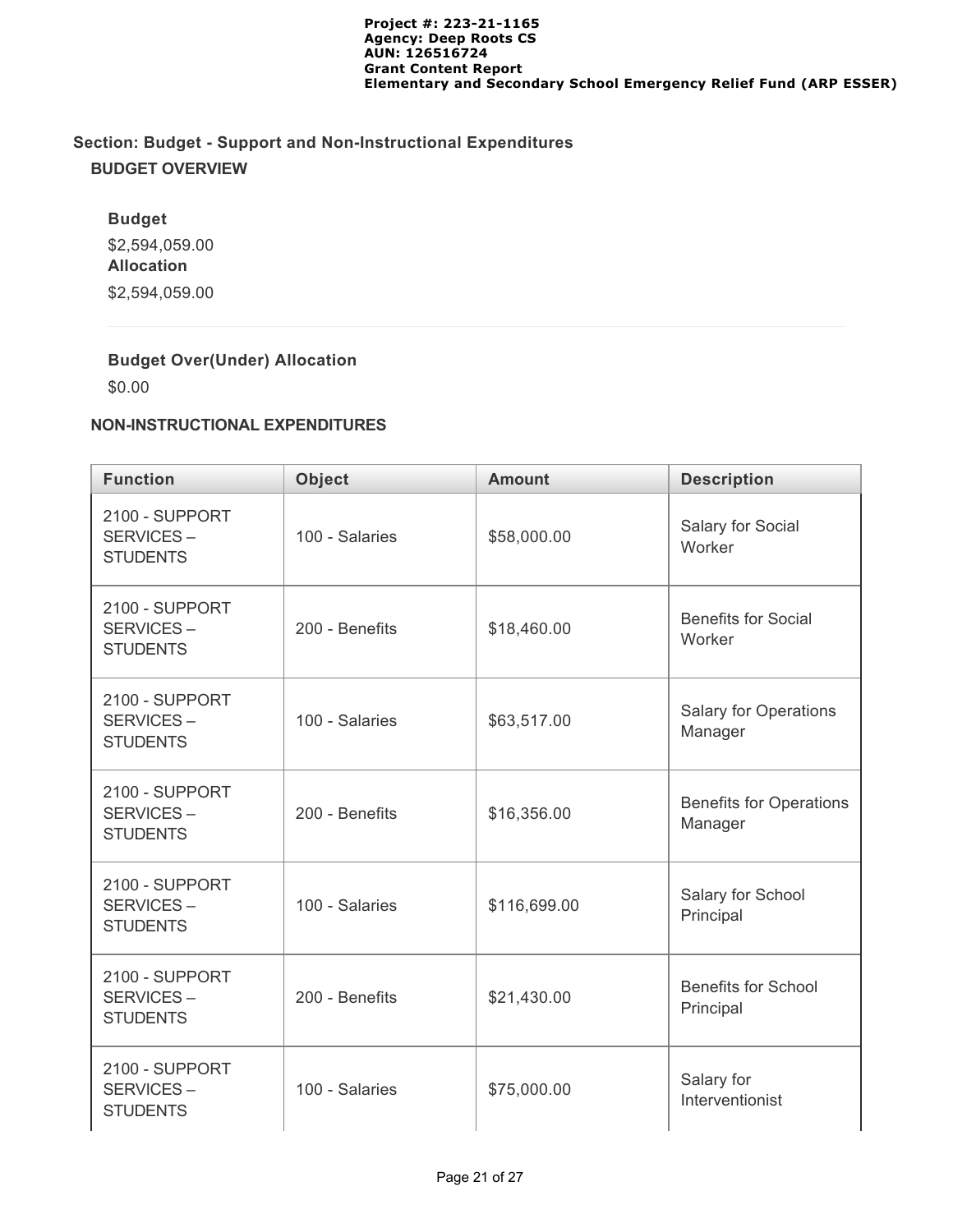| <b>Function</b>                                | <b>Object</b>                  | <b>Description</b> |                                                                                                                                                                                                                  |  |  |
|------------------------------------------------|--------------------------------|--------------------|------------------------------------------------------------------------------------------------------------------------------------------------------------------------------------------------------------------|--|--|
| 2100 - SUPPORT<br>SERVICES-<br><b>STUDENTS</b> | 200 - Benefits<br>\$18,750.00  |                    | Benefits for<br>Interventionist                                                                                                                                                                                  |  |  |
| 2100 - SUPPORT<br>SERVICES-<br><b>STUDENTS</b> | 100 - Salaries                 | \$108,181.00       | 1/3 of Salary for COO<br>for COVID Coordinator<br><b>Duties</b>                                                                                                                                                  |  |  |
| 2100 - SUPPORT<br>SERVICES-<br><b>STUDENTS</b> | 200 - Benefits                 | \$19,407.00        | 1/3 of Benefits for<br>COO for COVID<br><b>Coordinator Duties</b>                                                                                                                                                |  |  |
| 2100 - SUPPORT<br>SERVICES-<br><b>STUDENTS</b> | 100 - Salaries<br>\$176,250.00 |                    | 10% of Salaries for 15<br>3rd, 4th, 5th, 6th,<br>Enrichment, and<br><b>Special Education</b><br><b>Teachers Leading</b><br><b>Social Emotional</b><br>Learning Student<br>Choice Clubs (learning<br>loss)        |  |  |
| 2100 - SUPPORT<br>SERVICES-<br><b>STUDENTS</b> | 200 - Benefits                 | \$58,750.00        | 10% of Benefits for 15<br>3rd, 4th, 5th, 6th,<br>Enrichment, and<br><b>Special Education</b><br><b>Teachers Leading</b><br><b>Social Emotional</b><br>Learning Student<br><b>Choice Clubs (learning</b><br>loss) |  |  |
| 2100 - SUPPORT<br>SERVICES-<br><b>STUDENTS</b> | 100 - Salaries                 | \$60,000.00        | 10% of Salaries for 10<br>4th, 5th, and Special<br><b>Education Teachers</b><br>Leading Intervention<br><b>Block for Learning</b><br>Loss (learning loss)                                                        |  |  |
|                                                |                                |                    | 10% of Benefits for 10                                                                                                                                                                                           |  |  |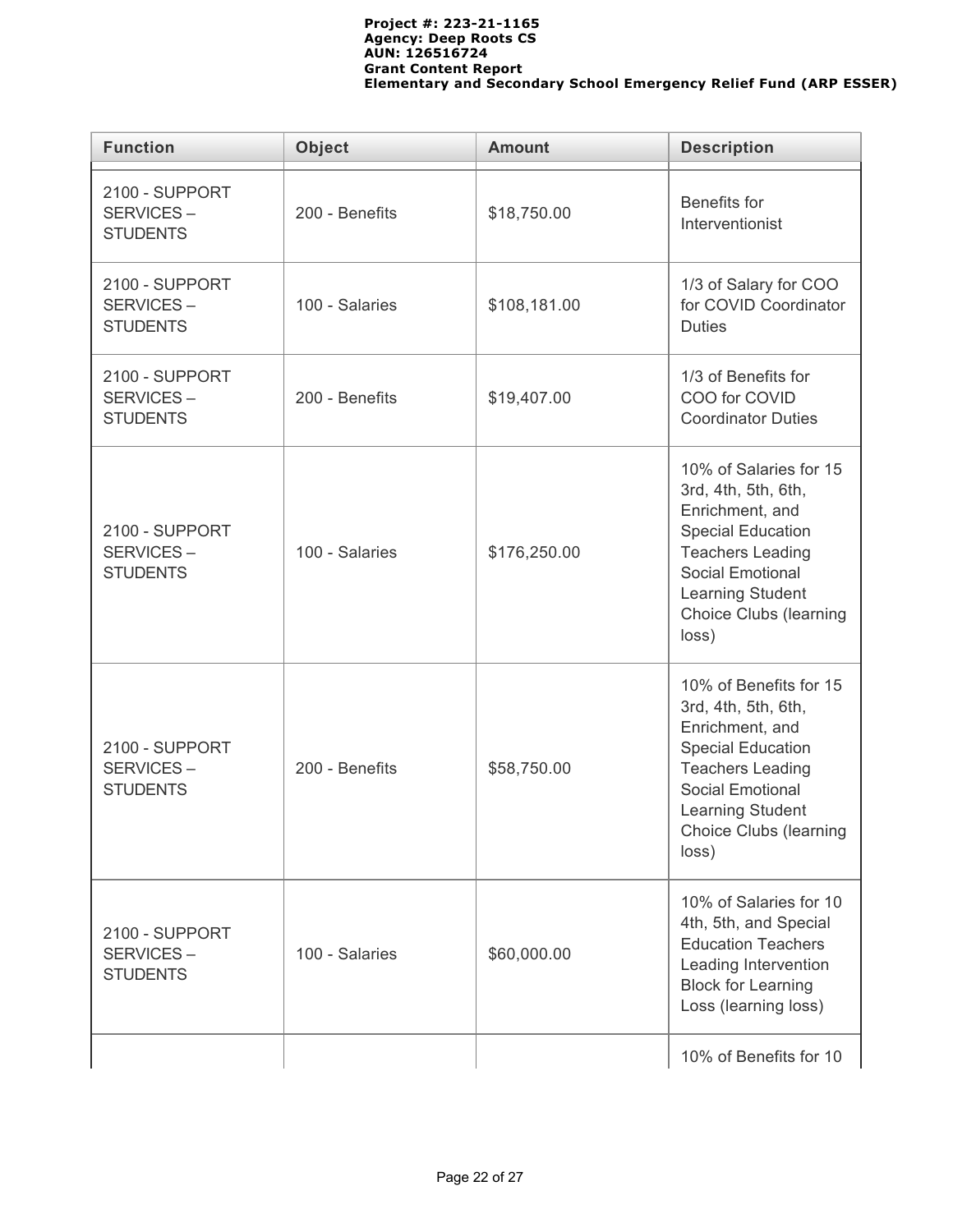| <b>Function</b>                                       | <b>Object</b>                                                    | <b>Amount</b>                                                                                                                              |                                                                                                                                 |  |
|-------------------------------------------------------|------------------------------------------------------------------|--------------------------------------------------------------------------------------------------------------------------------------------|---------------------------------------------------------------------------------------------------------------------------------|--|
| 2100 - SUPPORT<br>SERVICES-<br><b>STUDENTS</b>        | 200 - Benefits                                                   | \$20,000.00                                                                                                                                | 4th, 5th, and Special<br><b>Education Teachers</b><br>Leading Intervention<br><b>Block for Learning</b><br>Loss (learning loss) |  |
| 2200 - Staff Support<br><b>Services</b>               | 300 - Purchased<br>Professional and<br><b>Technical Services</b> | Leader and<br>instructional coaching<br>and professional<br>development through<br>outside organization<br>(Likely Skyrocket<br>Education) |                                                                                                                                 |  |
| 2200 - Staff Support<br><b>Services</b>               | 300 - Purchased<br>Professional and<br><b>Technical Services</b> | \$75,000.00                                                                                                                                |                                                                                                                                 |  |
| 2200 - Staff Support<br><b>Services</b>               | 100 - Salaries                                                   | \$120,000.00                                                                                                                               | Staff sustainability and<br>wellness<br>reimbursements                                                                          |  |
| 2600 - Operation and<br>Maintenance                   | 300 - Purchased<br>Professional and<br><b>Technical Services</b> | \$100,000.00                                                                                                                               | <b>Additional Team Clean</b><br>Janitorial Staffing                                                                             |  |
| 2100 - SUPPORT<br>SERVICES-<br><b>STUDENTS</b>        | 300 - Purchased<br>Professional and<br><b>Technical Services</b> | \$100,000.00                                                                                                                               | Technology refresh<br>and repair during                                                                                         |  |
| <b>2100 - SUPPORT</b><br>SERVICES-<br><b>STUDENTS</b> | 600 - Supplies                                                   | \$35,000.00                                                                                                                                | License and access<br>fees for online<br>platforms required as a<br>result of COVID-19                                          |  |
| 2400 - Health Support<br><b>Services</b>              | 600 - Supplies                                                   | \$46,214.00                                                                                                                                | Health & Safety<br><b>Supplies</b>                                                                                              |  |
| 2700 - Student<br>Transportation                      | 500 - Other Purchased<br><b>Services</b>                         | \$40,000.00                                                                                                                                | Parent travel<br>reimbursement for<br>students attending<br>afterschool/summer<br>programming and                               |  |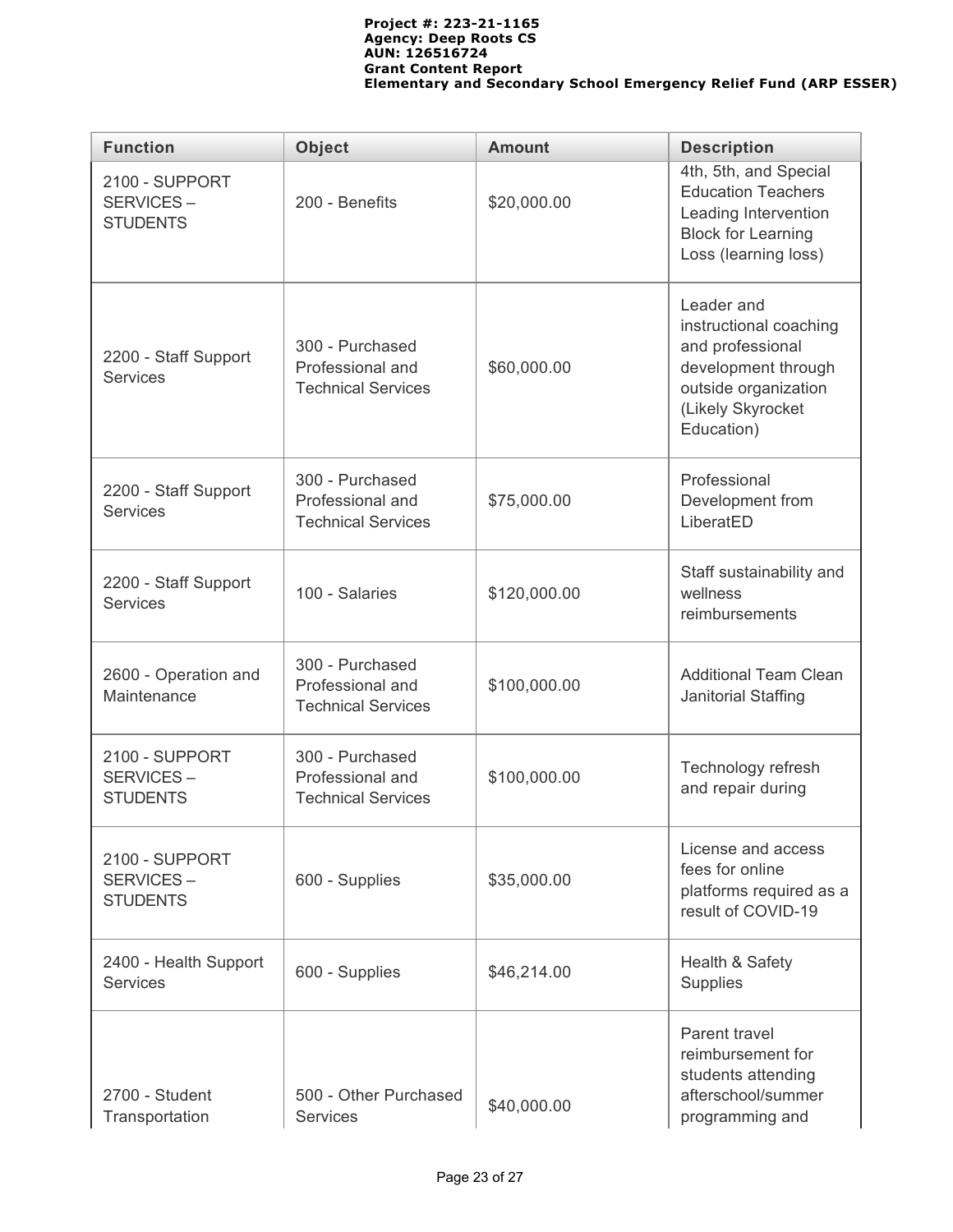| <b>Function</b>                         | <b>Object</b>                                                    | <b>Amount</b>  | <b>Description</b>                                                                  |  |  |
|-----------------------------------------|------------------------------------------------------------------|----------------|-------------------------------------------------------------------------------------|--|--|
|                                         |                                                                  |                | inconsistent/alternative<br><b>Special Education</b><br><b>Busing (Cab Service)</b> |  |  |
| 2600 - Operation and<br>Maintenance     | 300 - Purchased<br>Professional and<br><b>Technical Services</b> | \$10,000.00    | Water fountain<br>replacement to bottle<br>fillers                                  |  |  |
| 2200 - Staff Support<br><b>Services</b> | 100 - Salaries                                                   | \$30,000.00    | Staff Stipends for extra<br><b>COVID</b> responsibilities<br>and retention          |  |  |
|                                         |                                                                  | \$1,447,014.00 |                                                                                     |  |  |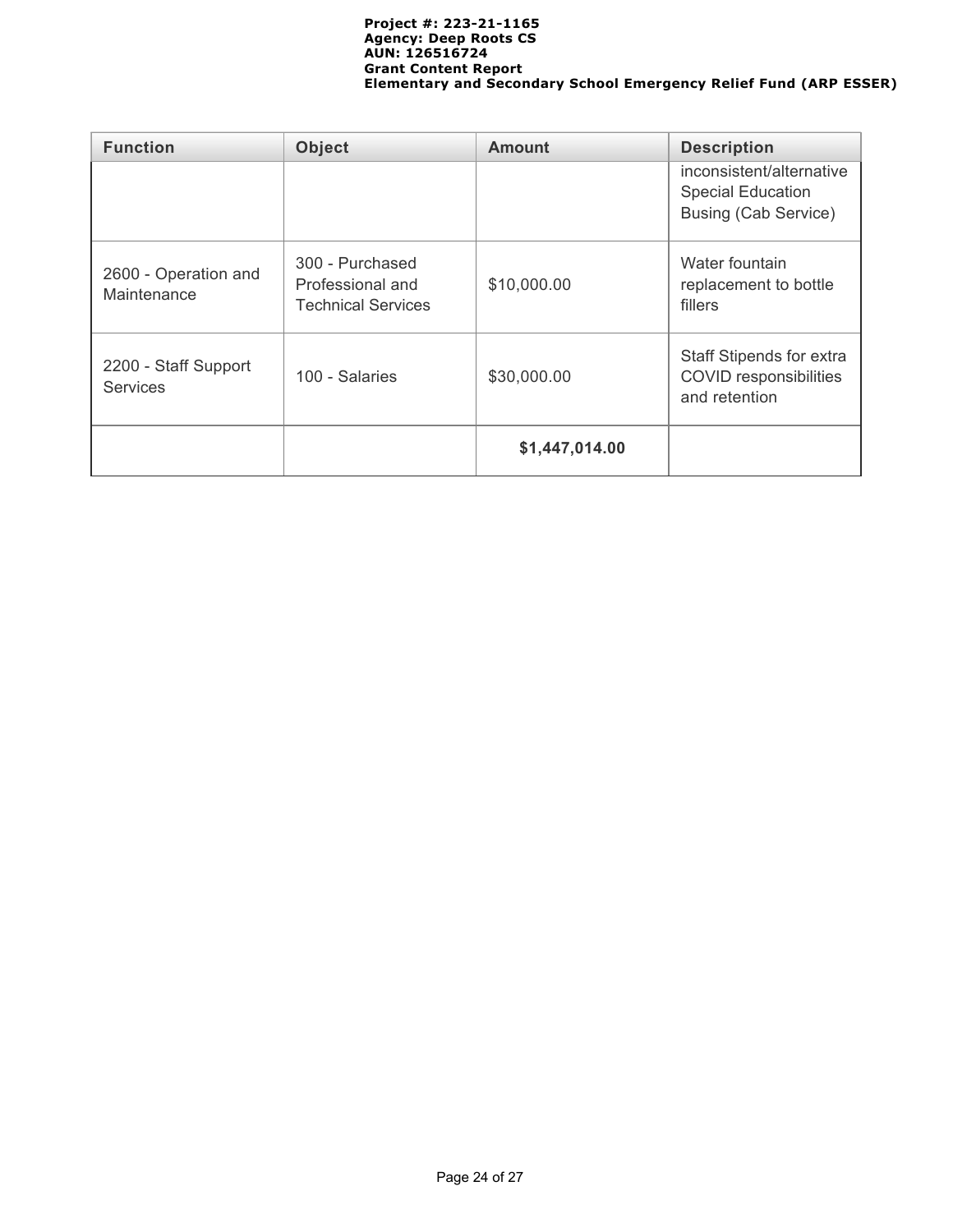# **Section: Budget - Budget Summary BUDGET SUMMARY**

|                                                                                   | 100<br><b>Salaries</b> | 200<br><b>Benefits</b>    | 300<br><b>Purchased</b><br>Professional<br>and<br><b>Technical</b><br><b>Services</b> | 400<br><b>Purchased</b><br>Property<br><b>Services</b> | 500 Other<br><b>Purchased</b><br><b>Services</b> | 600<br><b>Supplies</b><br>800<br><b>Dues</b><br>and<br><b>Fees</b> | 700<br><b>Property</b> | <b>Totals</b>  |
|-----------------------------------------------------------------------------------|------------------------|---------------------------|---------------------------------------------------------------------------------------|--------------------------------------------------------|--------------------------------------------------|--------------------------------------------------------------------|------------------------|----------------|
| 1000 Instruction                                                                  | \$0.00                 | \$0.00                    | \$0.00                                                                                | \$0.00                                                 | \$0.00                                           | \$0.00                                                             | \$0.00                 | \$0.00         |
| 1100 REGULAR<br><b>PROGRAMS-</b><br><b>ELEMENTARY/</b><br><b>SECONDARY</b>        |                        | \$767,259.00 \$109,786.00 | \$250,000.00                                                                          | \$0.00                                                 | \$0.00                                           | \$20,000.00                                                        | \$0.00                 | \$1,147,045.00 |
| <b>1200 SPECIAL</b><br><b>PROGRAMS-</b><br><b>ELEMENTARY/</b><br><b>SECONDARY</b> | \$0.00                 | \$0.00                    | \$0.00                                                                                | \$0.00                                                 | \$0.00                                           | \$0.00                                                             | \$0.00                 | \$0.00         |
| <b>1300 CAREER</b><br><b>AND TECHNICAL</b><br><b>EDUCATION</b>                    | \$0.00                 | \$0.00                    | \$0.00                                                                                | \$0.00                                                 | \$0.00                                           | \$0.00                                                             | \$0.00                 | \$0.00         |
| 1400 Other<br>Instructional<br>Programs-<br>Elementary /<br>Secondary             | \$0.00                 | \$0.00                    | \$0.00                                                                                | \$0.00                                                 | \$0.00                                           | \$0.00                                                             | \$0.00                 | \$0.00         |
| 1600 * ADULT<br><b>EDUCATION</b><br><b>PROGRAMS</b>                               | \$0.00                 | \$0.00                    | \$0.00                                                                                | \$0.00                                                 | \$0.00                                           | \$0.00                                                             | \$0.00                 | \$0.00         |
| 1700 Higher<br><b>Education</b><br><b>Programs</b>                                | \$0.00                 | \$0.00                    | \$0.00                                                                                | \$0.00                                                 | \$0.00                                           | \$0.00                                                             | \$0.00                 | \$0.00         |
| 1800 Pre-K                                                                        | \$0.00                 | \$0.00                    | \$0.00                                                                                | \$0.00                                                 | \$0.00                                           | \$0.00                                                             | \$0.00                 | \$0.00         |
| 2000 SUPPORT<br><b>SERVICES</b>                                                   | \$0.00                 | \$0.00                    | \$0.00                                                                                | \$0.00                                                 | \$0.00                                           | \$0.00                                                             | \$0.00                 | \$0.00         |
| 2100 SUPPORT<br><b>SERVICES -</b><br><b>STUDENTS</b>                              |                        | \$657,647.00 \$173,153.00 | \$100,000.00                                                                          | \$0.00                                                 | \$0.00                                           | \$35,000.00                                                        | \$0.00                 | \$965,800.00   |
| <b>2200 Staff</b><br><b>Support</b><br><b>Services</b>                            | \$150,000.00           | \$0.00                    | \$135,000.00                                                                          | \$0.00                                                 | \$0.00                                           | \$0.00                                                             | \$0.00                 | \$285,000.00   |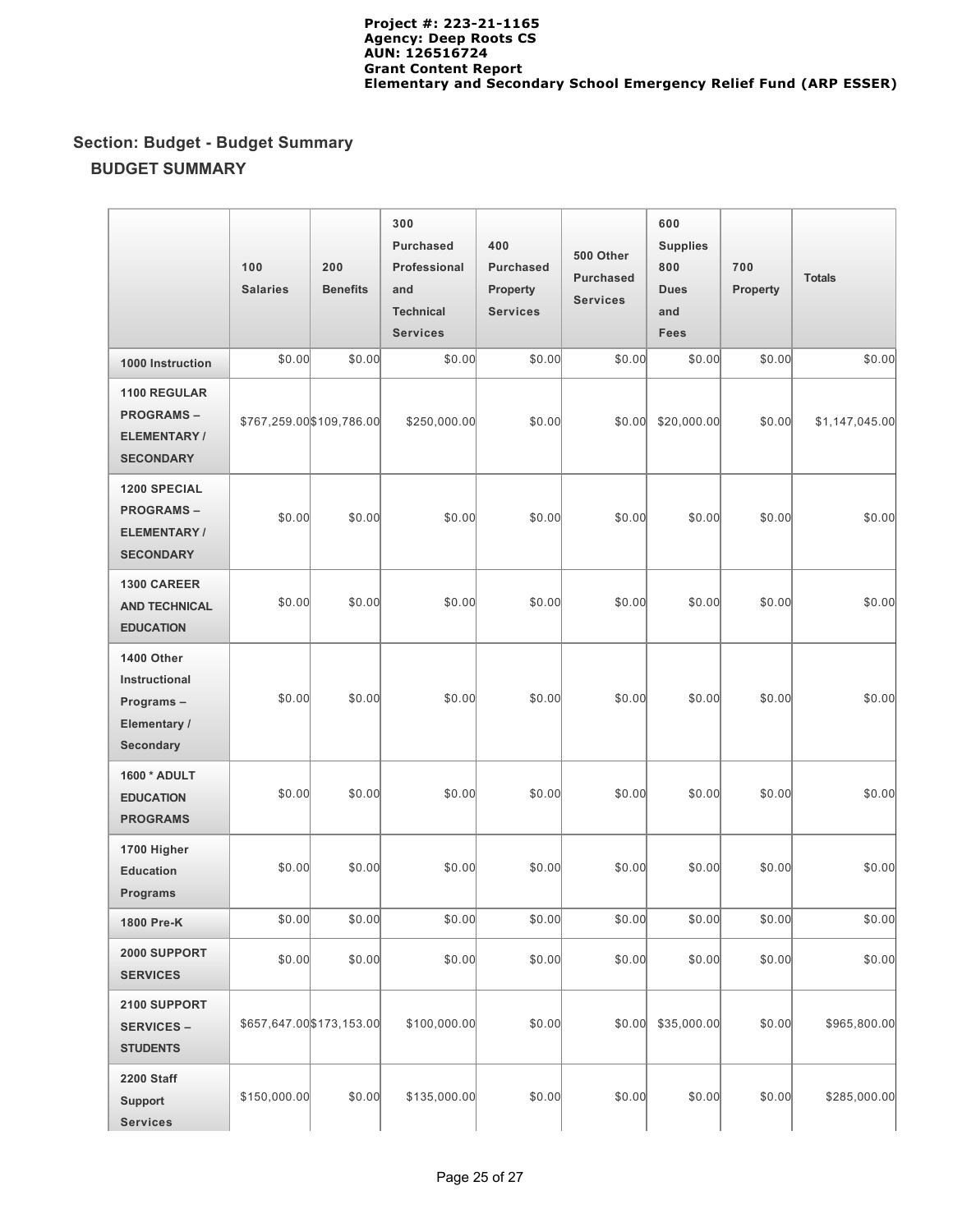|                                                                                                                             | 100<br><b>Salaries</b>      | 200<br><b>Benefits</b> | 300<br><b>Purchased</b><br>Professional<br>and<br><b>Technical</b><br><b>Services</b> | 400<br><b>Purchased</b><br><b>Property</b><br><b>Services</b> | 500 Other<br><b>Purchased</b><br><b>Services</b> | 600<br><b>Supplies</b><br>800<br><b>Dues</b><br>and<br><b>Fees</b> | 700<br><b>Property</b> | <b>Totals</b>  |
|-----------------------------------------------------------------------------------------------------------------------------|-----------------------------|------------------------|---------------------------------------------------------------------------------------|---------------------------------------------------------------|--------------------------------------------------|--------------------------------------------------------------------|------------------------|----------------|
| 2300 SUPPORT<br><b>SERVICES -</b><br><b>ADMINISTRATION</b>                                                                  | \$0.00                      | \$0.00                 | \$0.00                                                                                | \$0.00                                                        | \$0.00                                           | \$0.00                                                             | \$0.00                 | \$0.00         |
| 2400 Health<br><b>Support</b><br><b>Services</b>                                                                            | \$0.00                      | \$0.00                 | \$0.00                                                                                | \$0.00                                                        | \$0.00]                                          | \$46,214.00                                                        | \$0.00                 | \$46,214.00    |
| 2500 Business<br>Support<br><b>Services</b>                                                                                 | \$0.00                      | \$0.00                 | \$0.00                                                                                | \$0.00                                                        | \$0.00                                           | \$0.00                                                             | \$0.00                 | \$0.00         |
| 2600 Operation<br>and Maintenance                                                                                           | \$0.00                      | \$0.00                 | \$110,000.00                                                                          | \$0.00                                                        | \$0.00                                           | \$0.00                                                             | \$0.00                 | \$110,000.00   |
| 2700 Student<br>Transportation                                                                                              | \$0.00                      | \$0.00                 | \$0.00                                                                                | \$0.00                                                        | \$40,000.00                                      | \$0.00                                                             | \$0.00                 | \$40,000.00    |
| 2800 Central<br><b>Support</b><br><b>Services</b>                                                                           | \$0.00                      | \$0.00                 | \$0.00                                                                                | \$0.00                                                        | \$0.00                                           | \$0.00                                                             | \$0.00                 | \$0.00         |
| 3000<br><b>OPERATION OF</b><br><b>NON-</b><br><b>INSTRUCTIONAL</b><br><b>SERVICES</b>                                       | \$0.00                      | \$0.00                 | \$0.00                                                                                | \$0.00                                                        | \$0.00                                           | \$0.00                                                             | \$0.00                 | \$0.00         |
| <b>3100 Food</b><br><b>Services</b>                                                                                         | \$0.00                      | \$0.00                 | \$0.00                                                                                | \$0.00                                                        | \$0.00                                           | \$0.00                                                             | \$0.00                 | \$0.00         |
| 3200 Student<br><b>Activities</b>                                                                                           | \$0.00                      | \$0.00                 | \$0.00                                                                                | \$0.00                                                        | \$0.00                                           | \$0.00                                                             | \$0.00                 | \$0.00         |
| 3300 Community<br><b>Services</b>                                                                                           | \$0.00                      | \$0.00                 | \$0.00                                                                                | \$0.00                                                        | \$0.00                                           | \$0.00                                                             | \$0.00                 | \$0.00         |
| <b>4000 FACILITIES</b><br><b>ACQUISITION,</b><br><b>CONSTRUCTION</b><br><b>AND</b><br><b>IMPROVEMENT</b><br><b>SERVICES</b> | \$0.00                      | \$0.00                 | \$0.00                                                                                | \$0.00                                                        | \$0.00                                           | \$0.00                                                             | \$0.00                 | \$0.00         |
|                                                                                                                             | \$1,574,906.00 \$282,939.00 |                        | \$595,000.00                                                                          | \$0.00                                                        | \$40,000.00                                      | \$101,214.00                                                       | \$0.00                 | \$2,594,059.00 |